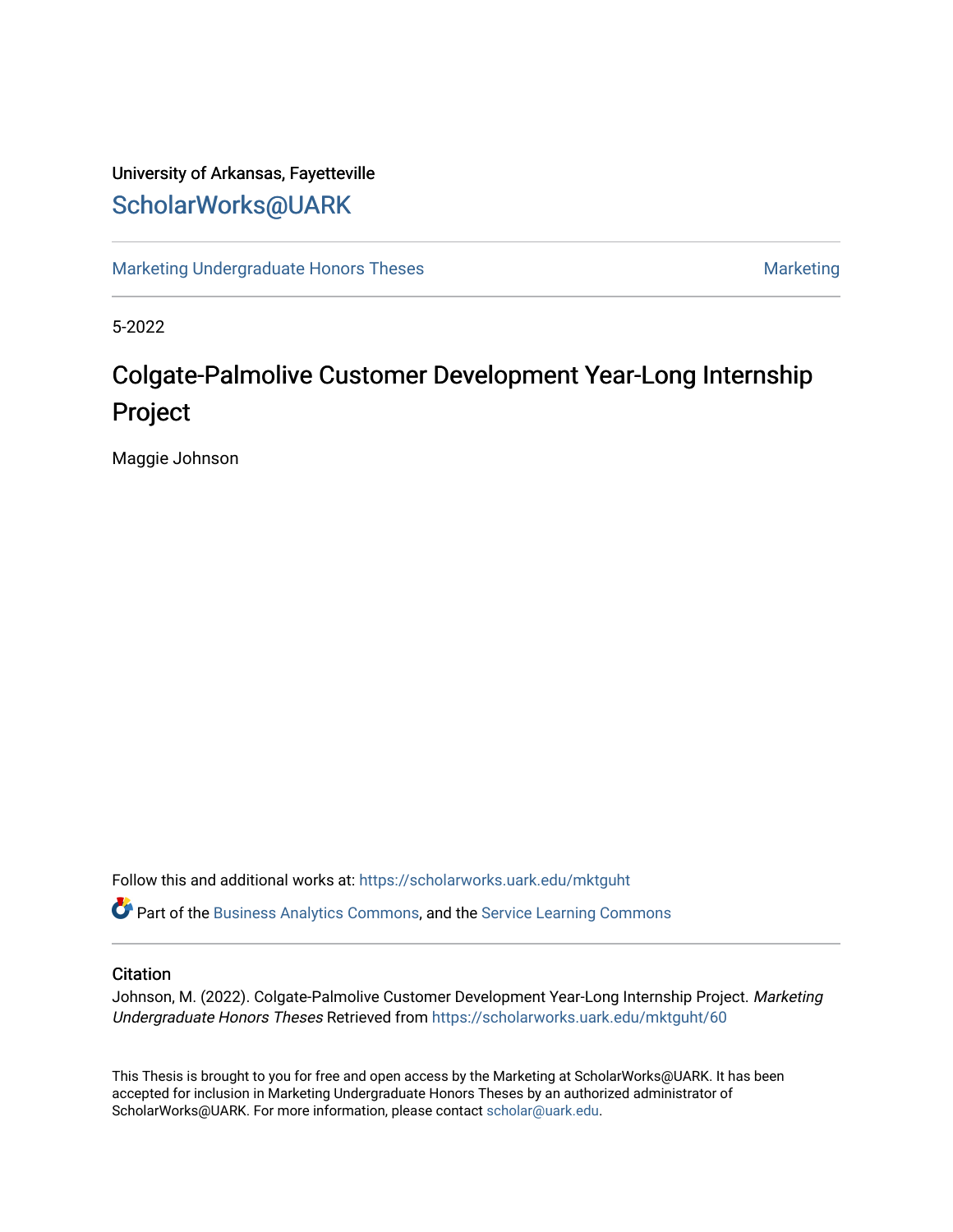**Colgate-Palmolive Customer Development Year-Long Internship Project**

**by**

**Maggie McKay Johnson**

**Advisor: Ashish Sharma**

**An Honors Thesis in partial fulfillment of the requirements for the degree Bachelor of Science in Business Administration in Finance and Accounting.**

> **Sam M. Walton College of Business University of Arkansas Fayetteville, Arkansas**

> > **May 14, 2022**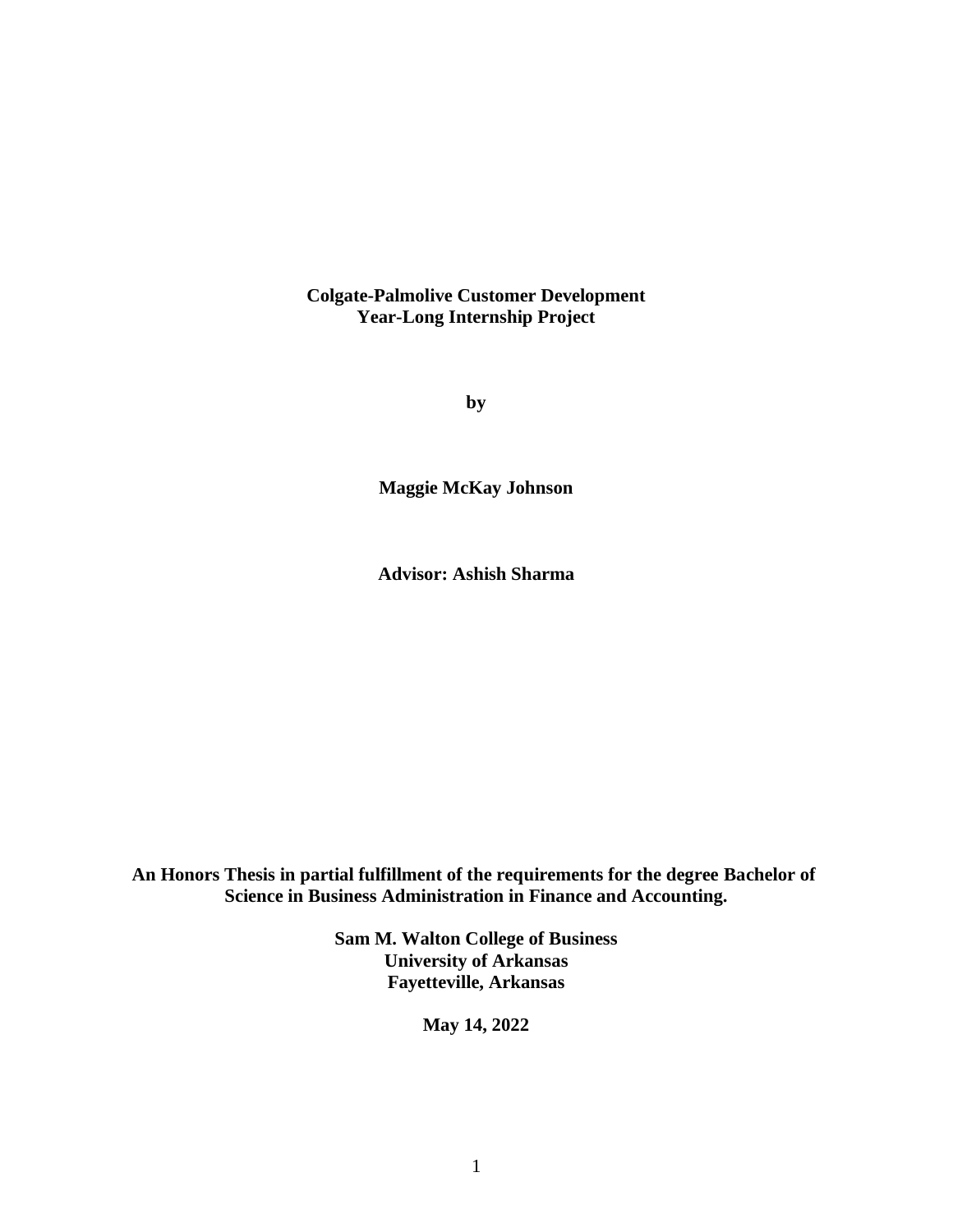## **Table of Contents**

|    |                                             | Page #   |
|----|---------------------------------------------|----------|
| 1. |                                             | 3        |
| 2. |                                             | $3-4$    |
|    | 2.1 Hiring and Onboarding                   |          |
|    | 2.2 Company Overview                        |          |
| 3. |                                             | $4 - 5$  |
|    | 3.1 Recognize Need                          |          |
|    | 3.2 Steps to Completion                     |          |
| 4. |                                             | $5 - 6$  |
|    |                                             | $6-8$    |
|    | 5.1 Walnut in Google Data Studios Explained |          |
|    | 5.2 Meeting with Experts                    |          |
|    | 5.3 Sources and Data                        |          |
| 6. |                                             | $8 - 13$ |
|    | 6.1 Dashboard Infrastructure                |          |
|    | 6.2 Source Sheets                           |          |
|    | 6.3 Report Creation                         |          |
|    | 6.4 Problems                                |          |
| 7. |                                             |          |
| 8. |                                             | 14       |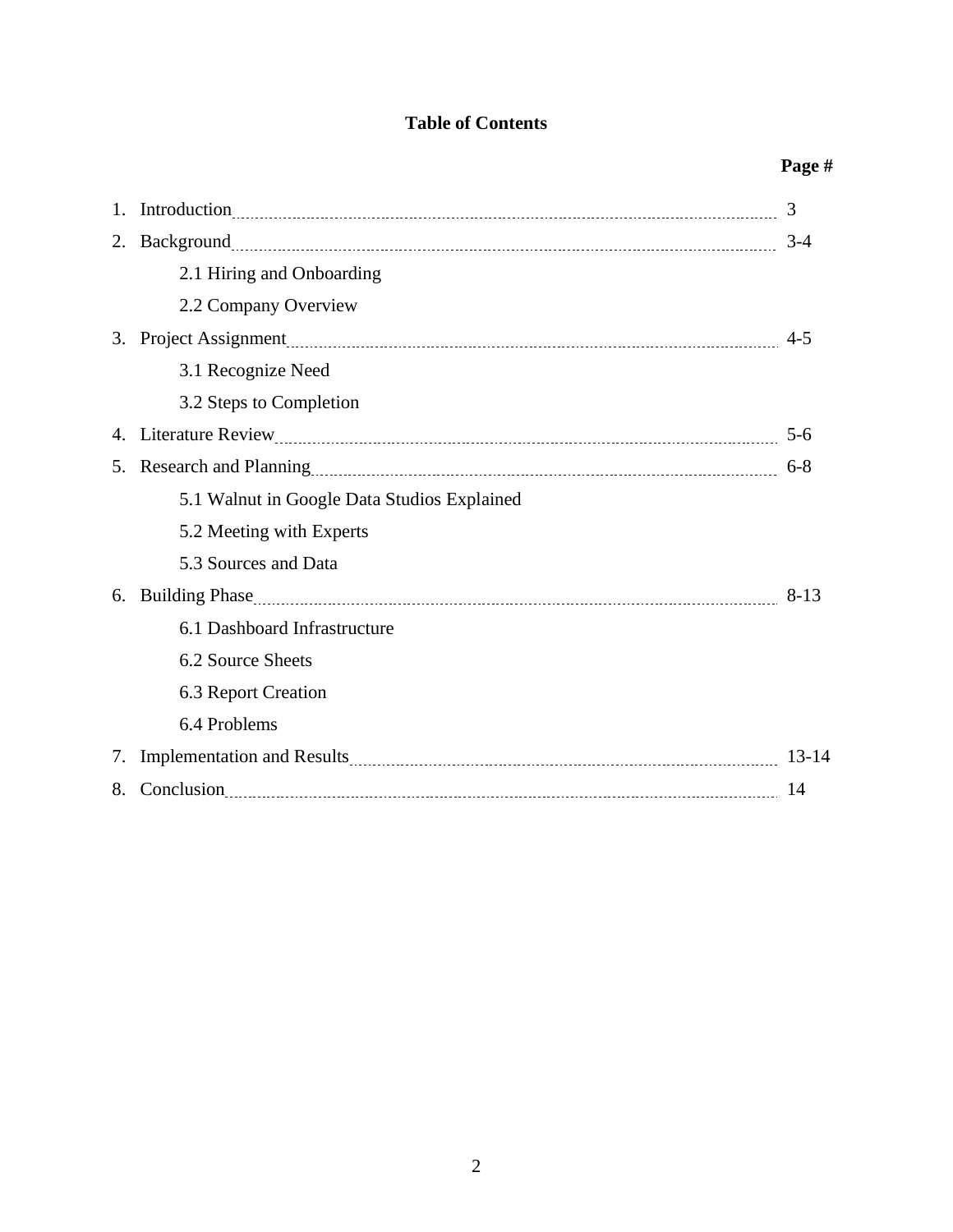### **Introduction**

From June 2021 to May 2022, I had the privilege of being the Customer Development Intern in the home care department at Colgate-Palmolive. In this thesis I will unpack the experience of working with Colgate Palmolive, specifically as it pertains to my largest project for the company.

The genesis of the project was informed by observations of the company over the course of the internship. The company had a noticeable gap in the data collection tools it was utilizing. I, along with the manager and analyst of the home care team, identified a solution by using Walnut in Google Data Studios to curate and sift through all the data stored across platforms into one. Doing this would increase productivity in communication and cut out the extra steps in the data storage process. This was a far-reaching project with even broader advantages once completed. During the process of setting up a Walnut in Google Data Studios, I had to become familiar with software like Atlas, Retail Link, and Nielsen IQ, and learned that businesses need a central location for their data storage and analysis to increase efficiency and ensure that data is up-to-date and filed properly. The advantages of relocating the company's data to a central and all-encompassing software like Walnut in Google Data Studios include increasing efficiency in communication team-wide, centralizing data for easy analysis, and eliminating unnecessary resources that waste company time, money, and energy. Far-reaching software, like Walnut in Google Data Studios, is essential for any company and worth the necessary time it takes to set up as a tool. It was imperative I take on this project to better support the home care team and show initiative as a young professional, and I succeeded in transforming the way the team operates and communicates daily.

## **Background**

#### *Hiring and Onboarding*

At the February 2021 virtual career fair at the University of Arkansas, the present Colgate-Palmolive associates were knowledgeable and passionate about their company. They emphasized that successful employees of Colgate-Palmolive were motivated and sought to take on projects for the betterment of their company. It was obvious that Colgate-Palmolive was not only a company that valued self-driven and passionate employees but was also a place that valued and welcomed those who wished to modernize their company's workflow and technology. It appeared to be a great place for young professionals to start their careers and prioritize growth via taking initiative on projects. After the career fair, I was interviewed and offered the position as a year-long Customer Development Intern on the home care team.

The internship with the home care team commenced on June  $7<sup>th</sup>$ , 2021. At the time, Colgate-Palmolive was still operating under work-from-home restrictions. Because of this, all onboarding was conducted virtually via Google Meet. At the time, April Anderson was the Customer Development Team Manager for Walmart home care and Hadley Harper was the Customer Development Analyst for Walmart home care. Both would be vital resources for the implementation of this project.

The onboarding process consisted of training in the reporting tools and resources the company works most frequently with including Nielsen IQ, Atlas, Retail Link, Impira, and Numerator. During onboarding, I noticed the various tools we used had differing functions and could be confusing and tedious to utilize. The onboarding process would later inform the decision to take on the Google Data Studio project.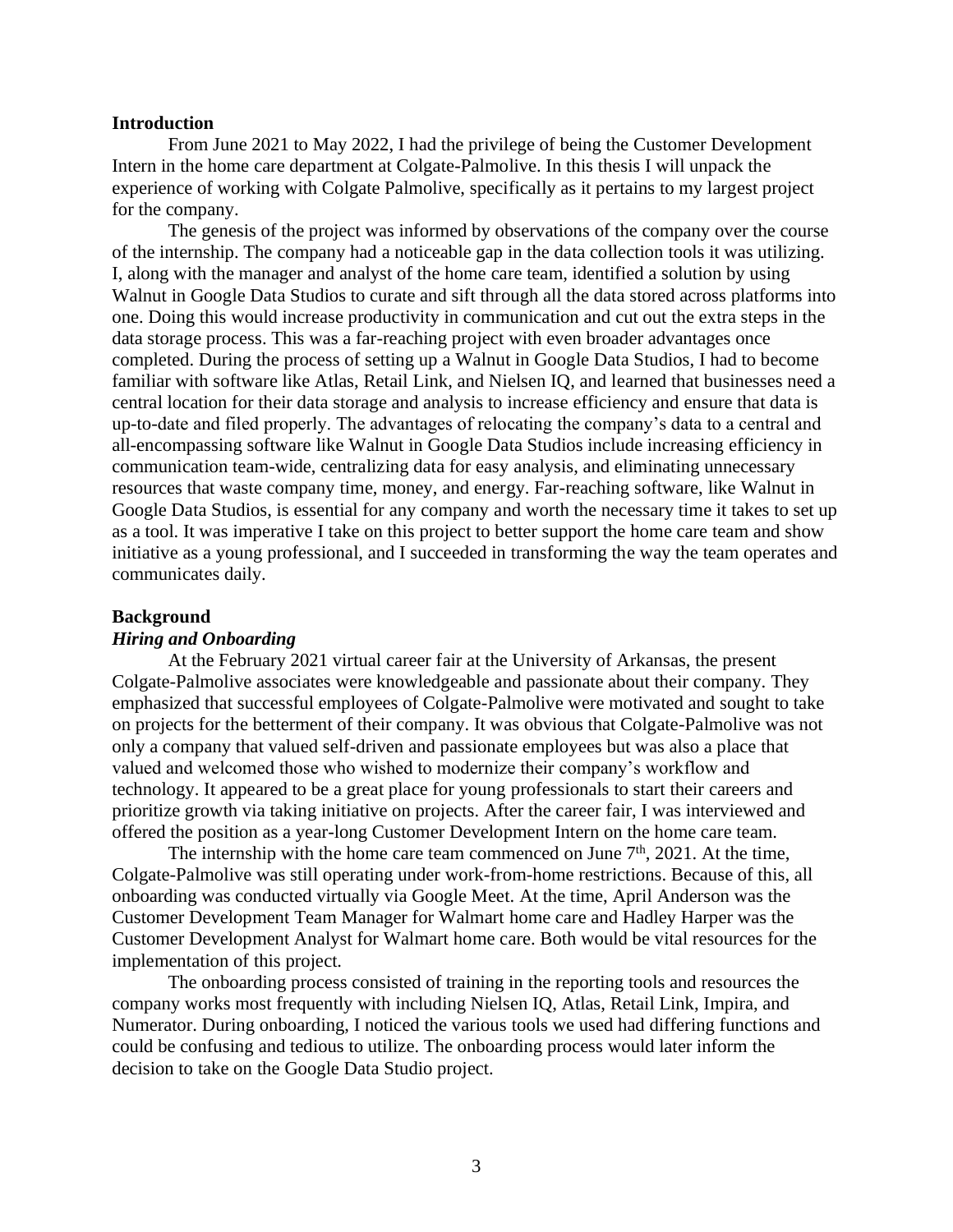## *Company Overview*

Colgate-Palmolive was founded in 1806 when William Colgate created a small business selling soap and candles in New York City. They built their corporate headquarters in 1956 on Park Avenue and since then have recorded 17.42 billion dollars in revenue for 2021 and employ 34,500 employees. The business is now over 200 years old and sells products in over 200 countries and counting. Although it started with soap and candles, Colgate-Palmolive has added products ranging from cleaners, perfumes, toothpaste, pet food, body wash, deodorant, and fabric softener. Colgate-Palmolive has household brands in oral care, home care, and personal care categories. A few of their brands include:

| <b>Oral Care</b> | <b>Home Care</b>  | <b>Personal Care</b>    |
|------------------|-------------------|-------------------------|
| Colgate          | Suavitel          | Irish Spring            |
| Elmex            | Murphy's Oil Soap | <b>Speed Stick</b>      |
| Meridol          | Fabuloso          | <b>Lady Speed Stick</b> |
|                  | Palmolive         | Softsoap                |
|                  | Ajax              |                         |
|                  | Fleecy            |                         |

Table 1. Colgate Brands

In addition to these brands, Colgate acquired the natural brand Tom's of Maine in 2006 and Hello products in 2020. Although Colgate-Palmolive is known for its brands in the oral, home, and personal care categories, they also own Hill's Pet Nutrition and have been a staple brand in pet food since 1948. They are looking to expand into skincare and acquired high-end skincare brands PCA Skin, Filorga, and Elta MD in 2017.

## **Project Assignment**

## *Recognize Need*

For the Summer portion of the year-long internship, I took on a smaller project for the team. Using advanced Excel knowledge to analyze Palmolive billboard data across Arkansas, California, Georgia, Illinois, Louisiana, Oklahoma, and Texas, I translated the findings and presented a recommendation to the team. The manager formally assigned this project, and when beginning work on it, I noticed an inefficiency in the way the home care team sourced data. During the data collection process, Colgate-Palmolive uses a plethora of data reporting tools that each have a different purpose. In order to get all the data needed to perform their jobs effectively, the home care department would have to utilize their time pulling from multiple sources instead of one.

The oral care department had utilized Walnut in Google Data Studios previously, so I approached the team manager about optimizing it for the home care department. I pitched the idea to them; by revitalizing and centralizing the existing Walnut database, our productivity and efficiency as a team would greatly increase. I set up an individual meeting with them and created a deck that demonstrated that by creating a dashboard in Google Data Studios, our team would no longer have to spend time pulling from multiple sources and could utilize Walnut as a central hub for all our data needs. This would increase efficiency in the home care department by freeing up company resources including employee time, energy, and digital space to be utilized for other projects. The manager was impressed with the project and agreed that a Walnut in Google Data Studios would be an appropriate solution to the identified problem. She allowed me to make the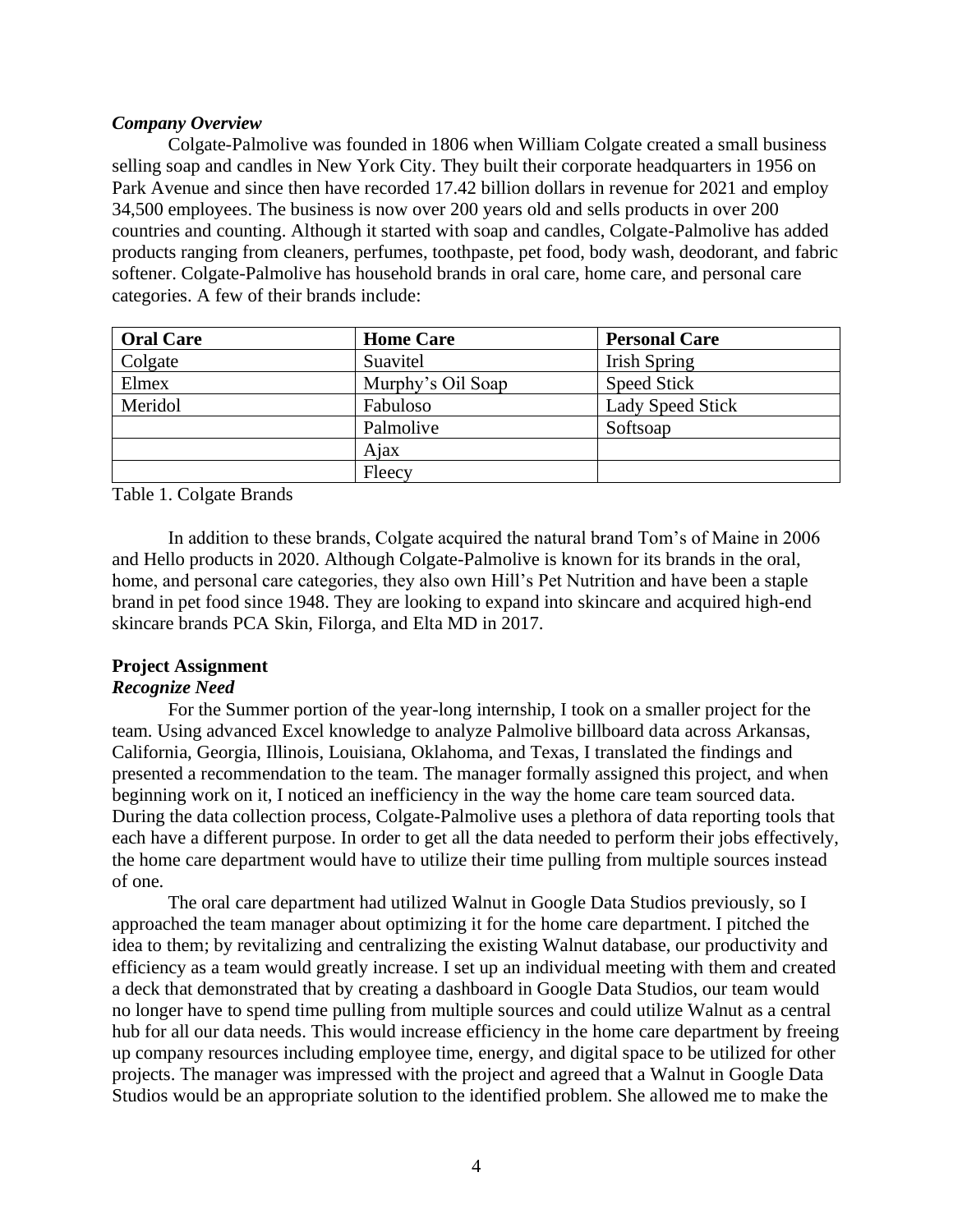dashboard as a secondary project for the year and gave me access to the time and resources needed to properly set our team up for success with this software.

## *Steps to Completion*

To properly execute this massive transfer of data within the team as it pertains to how they interact with data and use software, I created a plan and timeline for steps to track the project's progress. It was important for this project to successfully implement long-lasting change within the team, to succeed in two ways. First, the Walnut in Google Studios had to be properly updated and optimized for functionality within Colgate-Palmolive and our team. Second, the Walnut in Google Data Studios had to become the primary method of data storage for the home care team, which would require a change in how the team normally interacts with software. I outlined an action plan to accomplish both goals for this project, which had steps as follows: (1) Set bi-weekly meetings with my manager April to check project progress (2) Meet with the creator of the original oral care Walnut in Google Data Studios (3) Create the infrastructure of the dashboard (4) Design the source sheets and connect them to the dashboard (5) Create the reports and pull the data from each data source (6) Implement the dashboard by presenting the new database to the home care department for feedback (7) Make final adjustments and onboard team members to the software.

#### **Literature Review**

Stefanie Buck, the director of Open Educational Resources at Oregon State, and Mark Lane, the production manager at Oregon State, created two Google Data Studio dashboards to visualize their departmental data. One dashboard was created to visualize data regarding low and no-cost courses offered at the university, and the other was created to display data regarding how the Open Educational Resources textbook was used by students (Buck, Lane, 2021). The goals of these projects were to increase accessibility and transparency of information so that teachers have more information regarding class success and to increase efficiency in the department.

The dashboard for OER textbook use displayed a variety of metrics regarding the textbook's application. It displayed metrics such as when the textbook is opened, where the textbook is accessed, what chapters are being read, how many are returning readers, and who is reading the textbook (Buck, Lane, 2021). This tool was created and distributed to teachers to gain insight into students' habits so they could adjust their teaching approach to better match student learning styles. The tool was also used to determine how textbook use contributes to test scores and to measure classroom success.

The dashboard visualizing low and no-cost courses was used to visualize metrics regarding class offerings and enrollment. The dashboard is one page containing five components. These are the overview bar, the low cost and no cost sections by college pie chart, the low cost and no cost sections by school and department pie chart, the enrollment and credit hour pivot table, and the historical progress line graph (Buck, Lane, 2021). This dashboard was specifically helpful in aiding the school in aligning with the Affordable Learning Plan and creating actionable, data-driven goals for their plan.

To complete these dashboards, both Buck and Lane conducted research on Google Data Studio capabilities. After understanding this they collaborated with their department and combined data from many sources in their dashboard. The limit of these projects is that both dashboards contain only one page, so all visuals and data live in the same place. The tool could be improved if visuals and data were separated by topic, so the user could view the desired category of information with little distraction. This is an example of Google Data Studios use in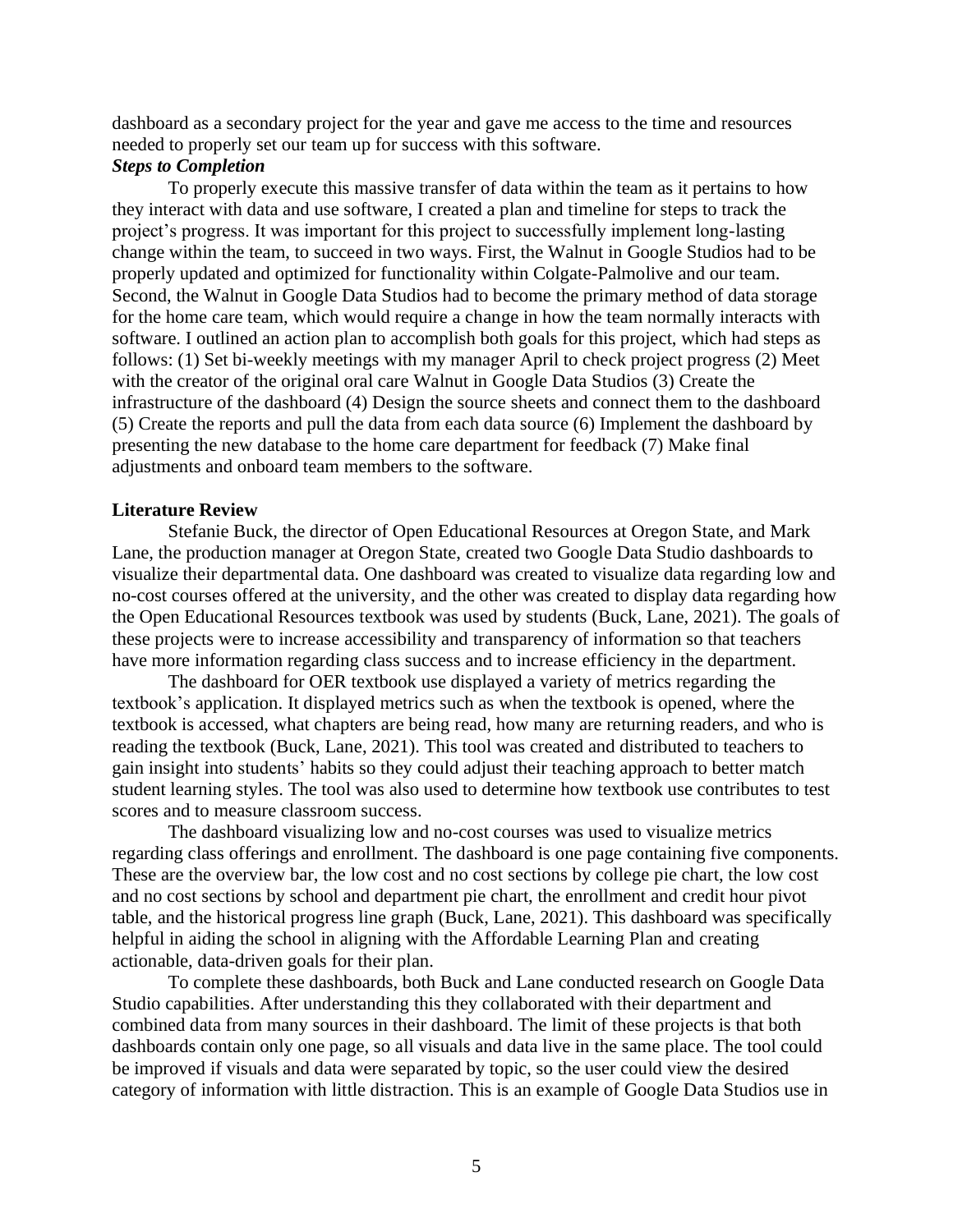a small capacity as each dashboard only measures one function of the department. The dashboard could be enhanced by expanding to include department-wide metrics in all functions or combining the two dashboards to further increase efficiency and accessibility.

When developing and implementing new technology in a firm there is often a disparity between the full advantages a software has to offer, and how the company actually implements it. Simply put, companies are not fully utilizing everything their tools have to offer them. In a study of the problems encountered when new technology is implemented in firms, researchers found the 6 main problems to be "[managers] inescapably dual role, the variety of internal markets to be served, legitimate resistance to change, the right degree of promotion, the choice of implementation site, and the need for one person to take overall responsibility." (Leonard-Barton, Kraus, 2014)

The design and implementation of a new work tool or software creates a "dual role," which is when, preferably, the person who designed the software is also the person who implements it (Leonard-Barton, Kraus, 2014). Unfortunately, this is not often the case in companies, and the tool ends up being designed and created by an individual and then given to someone within the team that will utilize the tool to implement it. This handoff is a difficult and key step in the process, and the fact that two separate people handle a software's journey within a company often results in the aforementioned disparity. The user organization is not invested in the project and is unwilling to assume responsibility for a tool they do not have the technical skill to run. To combat this problem, the creator and user should work parallel throughout the creation of the tool so that when the transition takes place, it is almost invisible. When users are incorporated into the design process, they can help enhance the tool to accurately fit the team's needs, prepare the user to teach the application of the tool, and naturally hand over the ownership of the tool.

When creating a new tool, it is important that the creator has a framework for the information by having a deep understanding of the realistic needs within the team and historical knowledge of the functionality of the team and its work. For a creator to understand this, they should spend time observing the current jobs on the team, pay attention to the specificity of tools needed to acquire information or make decisions, discuss with employees which workplace practices work well and which don't, and analyze how this relates to the larger picture (Leonard-Barton, Kraus, 2014). Developers who create tools without considering these factors, create new tools and software that solve a certain set of problems while creating an entirely new set.

Another problem that arises is "the many versus the one." This refers to the idea that when an individual creates a new tool without the support of their team or a manager, it will be difficult to implement effectively (Leonard-Barton, Kraus, 2014). To combat this, the tool creator should assemble an implementation team to garner support and resources for the project. The team should consist of 4 roles; they are: sponsor, champion, project manager, and integrator. These are roles rather than positions, so one person can take on more than one role, but it is important that a project has one person in charge of driving the project forward. When an implementation team is created for a project, the project will have holistic support as it becomes a part of the team's workflow, and therefore be more likely to succeed.

#### **Research and Planning**

## *Walnut in Google Data Studios Explained*

The project utilized a holistic data tool called Google Data Studios. Google Data Studios is a free data tool that can be used to customize dashboards and reports that transform raw data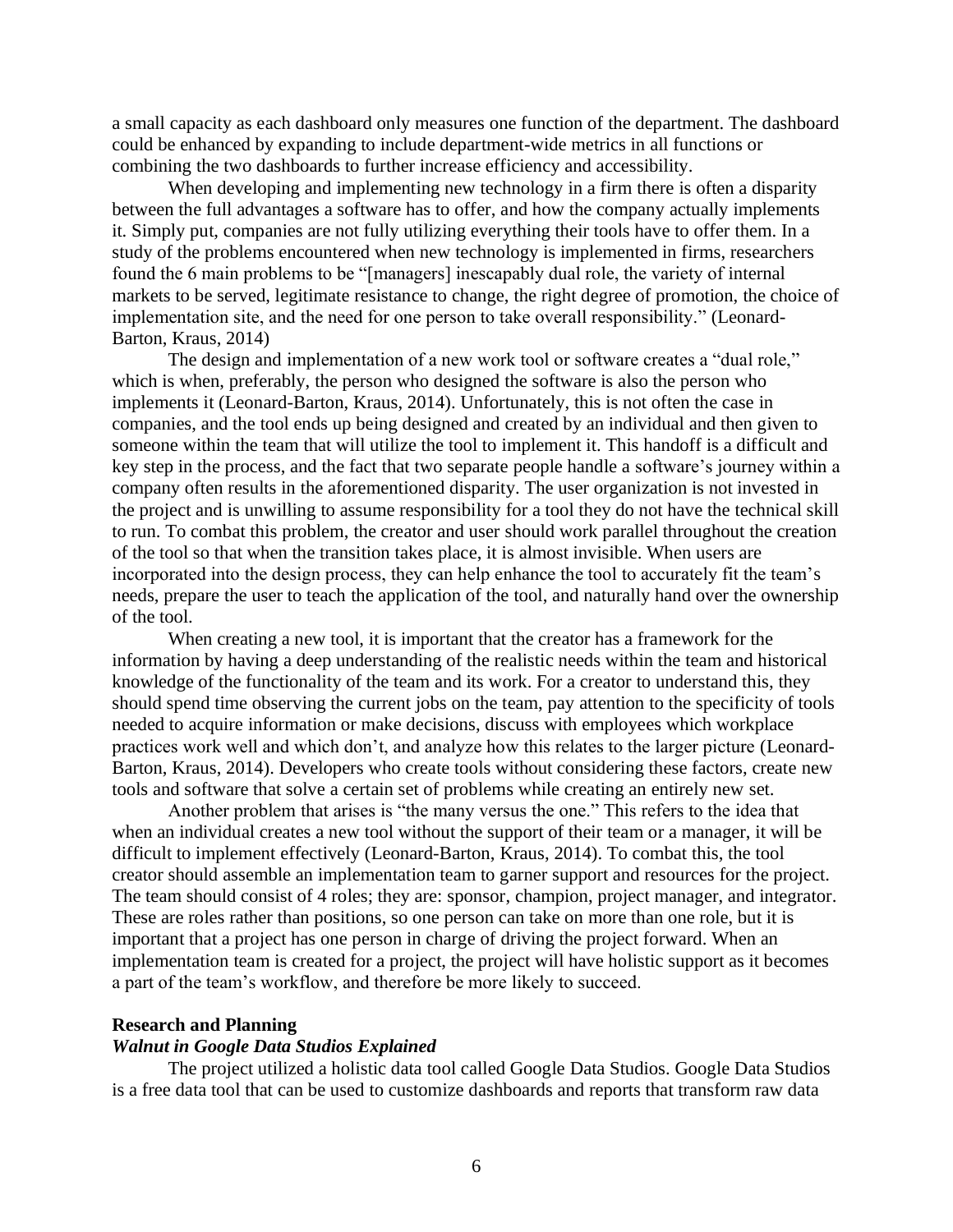into easily digestible and informative formats that are highly accessible. The capabilities of Google Data Studios include inserting charts to visualize the data in various forms such as geo maps, pie charts, bar charts, and pivot tables. Users can also create viewer filters and data range controls so that the dashboard is interactive and can be modified to fit the user's specific data pool they need. Users can insert clickable images and links to other sources such as product catalogs and video libraries and they can do all this in different styles and color themes that give the dashboard visual cohesion. The potential for Google Data Studios is endless and extends only as far as the creator's imagination.

Within Google Data Studios, I was specifically creating a dashboard called Walnut for the project. Walnut is a dashboard you can create in Google Data Studios that combines multiple reporting tools' data so that you can see your business' "Category Story in a Nutshell". With Walnut, users can seamlessly integrate data from all departments and create a tool that encompasses the entirety of the department's performance from all perspectives. Whether a company is looking for data pertaining to supply chain, marketing, sales, or finance or would like to analyze the business from a high-level or low-level perspective, Walnut has everything a company might be looking for to increase productivity and performance.

## *Meeting with Experts*

To begin the project, I scheduled a meeting with the creator of the oral care Walnut. While meeting with him, I was able to ask questions regarding his experience creating the oral care Walnut and for lessons he learned along the way. His advice was to divide and organize the source sheets by reporting source and to ask the home care team before beginning the building phase what their values and needs for the dashboard were so that there would be a clear vision for the dashboard's purpose from the beginning. A problem he encountered occurred when he was building and linking the source sheets. He advised me to take the necessary time and be precise, because it was a finicky process that required a lot of trial and error. Although it was beneficial to hear from someone with experience building a Walnut Dashboard, it was important to remember that oral care and home care are very different departments that have entirely different needs. Because of this, building the home care Walnut would require different skill sets and would bring a new set of problems that could not be predicted.

I set up a meeting with the home care department to determine their wants and needs for the dashboard. From the meeting, I was able to ascertain that the team had 3 main purposes for the dashboard. They wanted the dashboard to have the capability to view sales metrics for not only our products but also our competitors' products, to utilize the dashboard as a calendar for product features and promotions to inform their data analysis and to have a daily and monthly supply chain tracker with detailed in-stock reports. Now that I knew the team's specific requests, that information would drive the project's priorities in the physical dashboard creation and allow for fewer problems during the customization and implementation step of the project. *Sources and Data*

The goal of the creation of a dashboard was to implement a data tool that would centralize information from all of our reporting tools so that employees could use it as their main source of insight and forgo the task of pulling reports from each individual reporting tool. To do this, I transferred data from the 3 main reporting tools the team uses. Each reporting tool has a unique purpose and functionality. Here is a breakdown of the 3 reporting tools and their specific uses: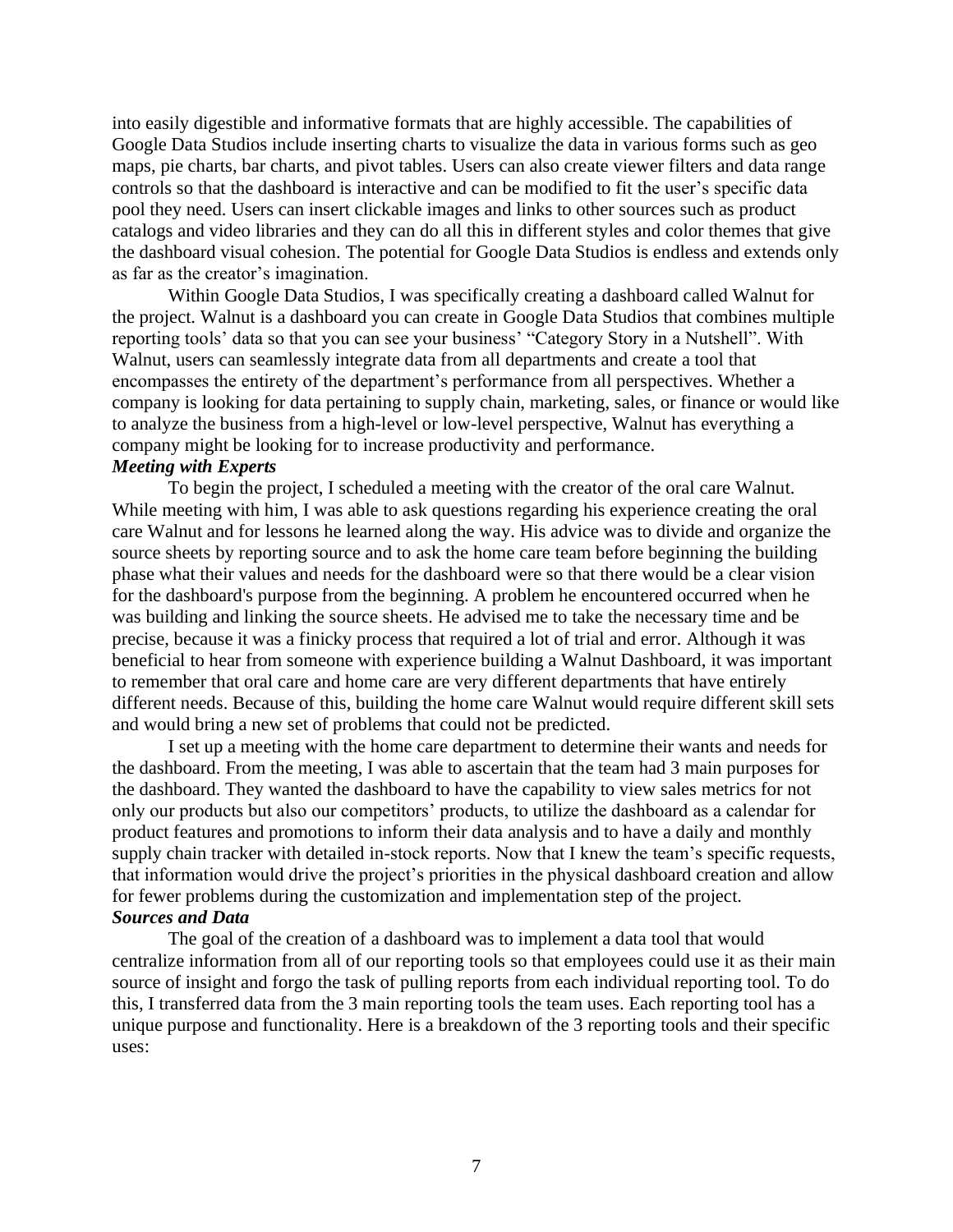# **ATLAS**

Atlas is a reporting tool that allows users to create basic and advanced ad hoc reports covering supply chain, category management, sales, and store insights. They maintain 1,200 separate databases and represent over 1,000 different brands and categories. They gather analytics from retailers such as Walmart, SAM's, Target, Kroger, and Amazon. Their tag line is "Insights to Impact" and they aim to organize, harmonize, and make sense of analytics for CPG retailers. Atlas data is updated daily, so it is our main source of data and is best used for daily reporting and low-level analysis.

# NielsenIQ

Nielsen IQ provides apps that can be categorized by business intelligence, data enrichment and integration, and planning, simulation, and activation apps. These apps provide detailed data sets and insights that measure customer transactions, performance snapshots, and competitor insights. Nielsen IQ's tagline is "We deliver the complete truth" and they strive to be clear, reliable, and lead teams towards true intelligence. Nielsen IQ is updated monthly and is best used for high-level analysis of competitor sales and metrics.

## **C** Retail Link

Retail Link is a data source provided to Colgate-Palmolive by Walmart. Its purpose is for Walmart to provide its vendors with data regarding their personal performance in Walmart stores so that they can optimize their sales techniques and back up their negotiations with buyers with data. Retail Link provides detailed brand performance and shopper insight data, but it does not provide competitor data in regards to market performance. Retail Link is updated daily with Walmart-specific data, so it is best used to understand our brand performance and shopper insights at Walmart stores and in online e-commerce transactions.

The home care team utilizes these reporting tools frequently to inform their decisions and create valid and actionable plans and presentations. As the first line of support for the home care team's data analytical needs, it is my job as a Customer Development Intern to be informed about the functions of these tools to conduct the necessary analysis requested of me. I used advanced knowledge in our reporting tool functionality to fuel this project.

## **Building Phase**

## *Dashboard Infrastructure*

The first step in the building process was to create the infrastructure of the dashboard. This process took around 1 month. Because I knew what information the team needed I was able to determine 11 categories of data and create pages for each of them in the dashboard. The categories were scorecard, sales growth, customer share, share trend, assortment, distribution, pricing, BEATS, mod cycle, shopper insights, supply chain, and features. The dashboard organized these categories in a bar on the side of the dashboard for easy navigation between pages. Here is what the pages bar looks like in Google Data Studios: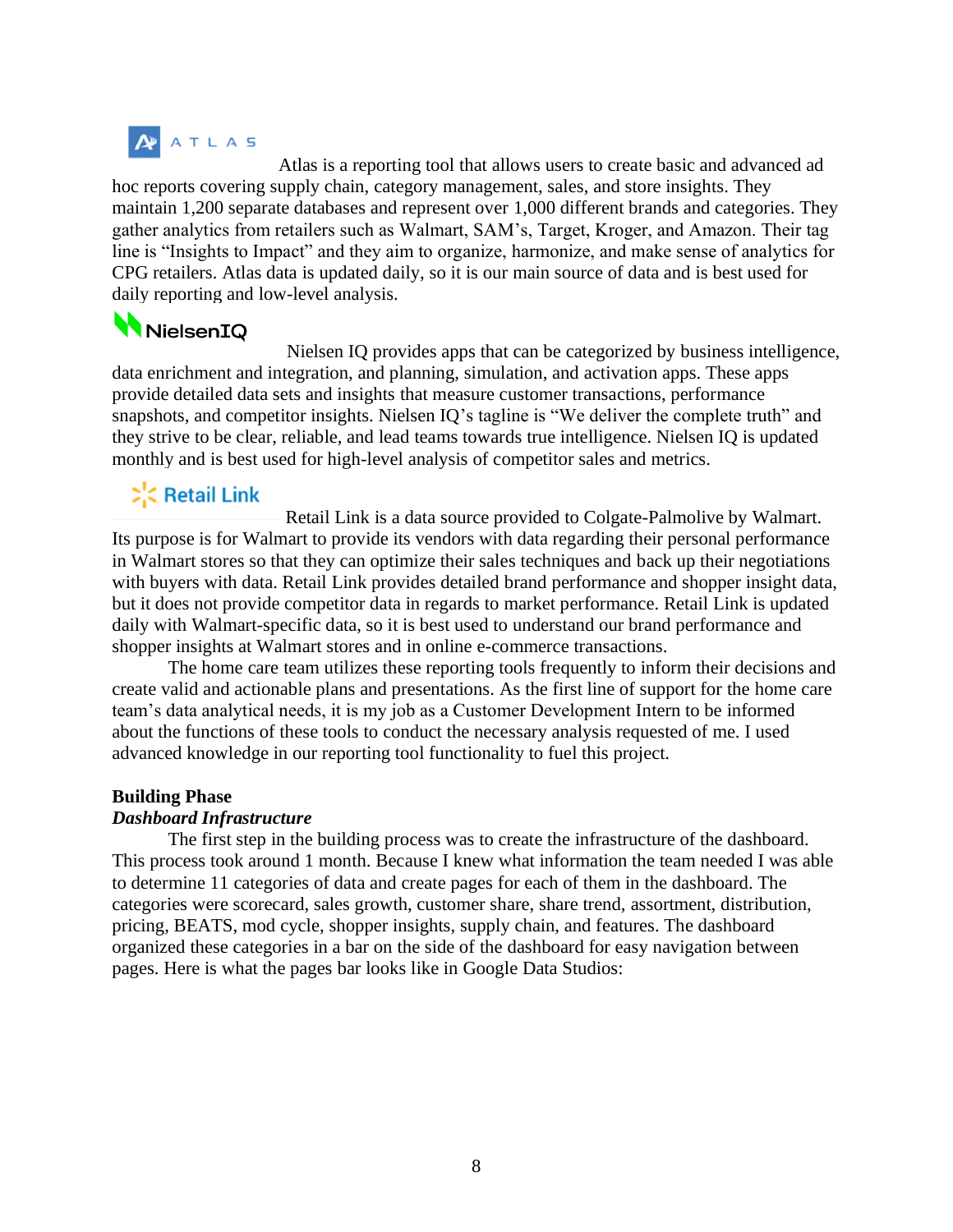

Figure 1. Walnut Dashboard Tabs

Each tab represents a different page in the dashboard, each with different information. Here is a breakdown of the information displayed on each page:

Scorecard: Scorecard is a summary slide that displays key performance indicators such as dollar and unit sales and overall share trend.

Sales Growth: Sales Growth displays dollar sales growth and unit sales growth for year-to-date, Walmart year-to-date, last 26 weeks, last 13 weeks, last 4 weeks, and last week.

Customer Share: Customer Share displays market share in dollars for the current year and the year before. The graphs can be modified to show data for year-to-date, Walmart year-to-date, last 26 weeks, last 13 weeks, last 4 weeks, or last week.

Share Trend: Share Trend displays a table listing specific product share of category sales by year-to-date, last 26 weeks, last 13 weeks, last 4 weeks, and last week. The table directly compares Colgate-Palmolive and competitor product share.

Assortment: Assortment displays our quarterly SKU (Stock-Keeping Unit) counts by year. The SKU counts are divided by brand and reflect our current product offering at any given time. Distribution: Distribution displays our total distribution point growth and change. Distribution points are important because they tell a company how many stores their products are sold in and how many of their products are sold in each of those stores.

Pricing: Pricing displays the retailer's average sales price and price growth for Colgate-Palmolive and competitor products over the last 26 weeks, the last 13 weeks, the last 4 weeks, and last week.

BEATS: BEATS displays which retailers have better prices on Colgate-Palmolive products than Walmart. It details how big the price gap is, how many units the retailers sold at that price, and which products are the culprits.

MOD Cycle: MOD Cycle displays current MOD layouts for our various sized MODs.

Shopper Insights: Shopper Insights breaks down a leakage tree into how many people have shopped at Walmart, how many have purchased that category of product at any retailer, and how many have purchased that category of product at Walmart specifically.

Supply Chain: Supply Chain displays replenishable in-stocks for the last 90 days and the last 10 days.

Features: The Features page is utilized as a calendar that displays what product features we have coming up at Walmart, when they are, and how much product we have set aside for them.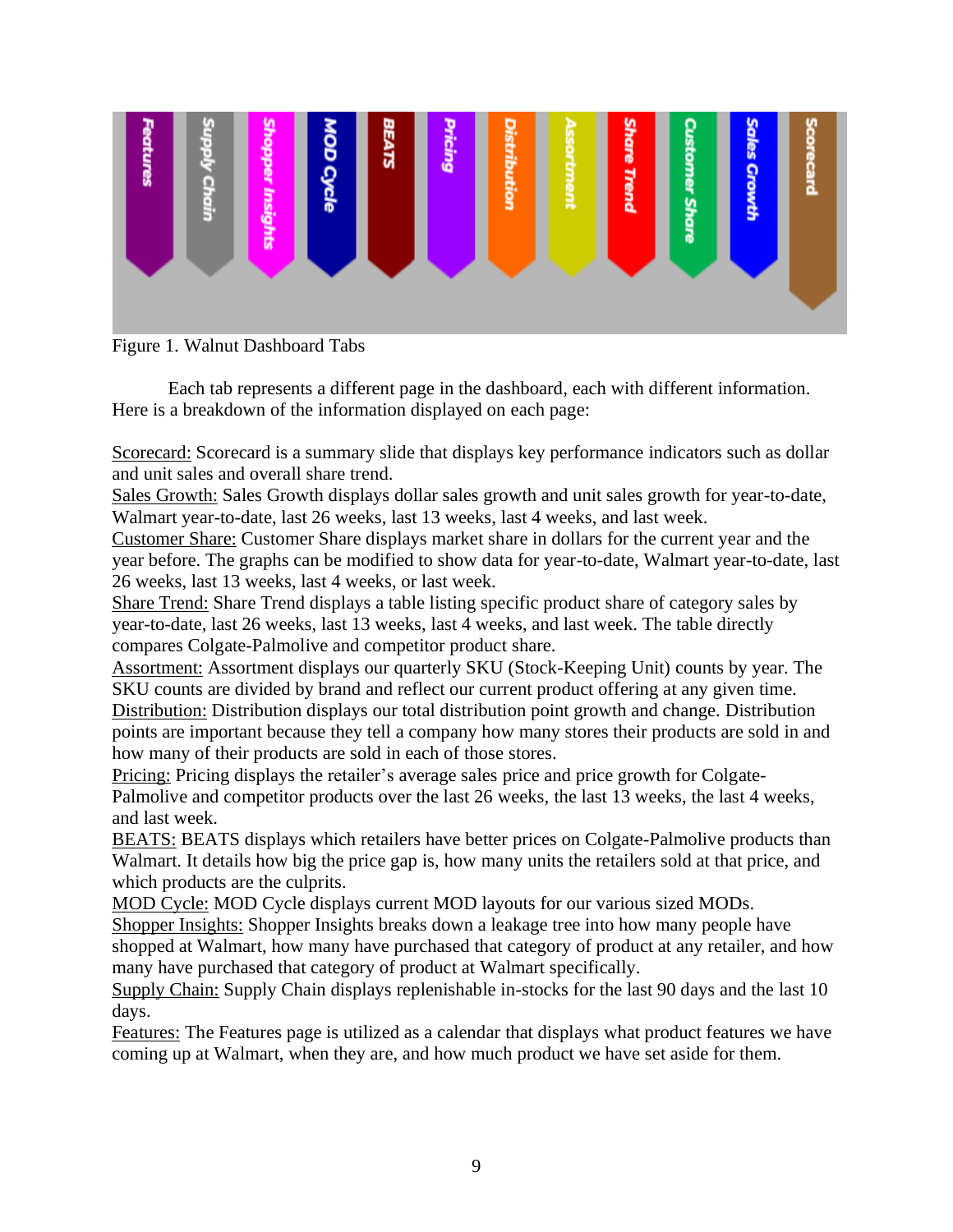After creating the pages, I then determined what filters to put in the dashboard so that users could customize and manipulate what data is shown. The data can be filtered by manufacturer, market, category, brand, item, UPC (Universal Product Code), size, segment, and scent. These filters would be used later during the report creation step of the building process. Here is what the filters look like in Google Data Studios:



Figure 2. Walnut Dashboard Filters

## *Source Sheets*

The next step was to make a formatted template in Google Sheets for the data to go in. As advised from the meeting with the oral care Walnut creator, the dashboard divided the source sheets by each reporting tool. I created two source sheets, one that contained all the data from Nielsen IQ, named "Nielsen Walnut Input – HC", and one that contained data from Atlas and Retail Link, named "Walnut Input – HC".

The Nielsen Walnut input sheet had 7 tabs in it, and each tab would be linked to a different item in the Walnut dashboard. The tabs are Category Master, Sales Growth, Unit Growth, Distribution, Share Trend, Trend Totals, and Category Totals. Category Master is the only tab that isn't linked to the Walnut in Google Data Studios. Its purpose is to contain all of our product's details so it can be utilized for VLOOKUPs in the other 6 tabs. Here is what the "Nielsen Walnut Input – HC" source sheet looks like in Google Sheets:

| File Edit View Insert Format Data Tools Extensions Help                                              |                                 |                                                                                                       |                                                                                                                  |                               |                                                     |                         |                          |
|------------------------------------------------------------------------------------------------------|---------------------------------|-------------------------------------------------------------------------------------------------------|------------------------------------------------------------------------------------------------------------------|-------------------------------|-----------------------------------------------------|-------------------------|--------------------------|
| .00.<br>$\sim$ $\sim$<br>.0<br>S<br>$123 -$                                                          | Calibri                         | B                                                                                                     | $I \oplus A \rightarrow B \oplus A$ + $\exists x \vdash x \vdash x$ + $\forall x$ + $\infty$ + $\Box$ + $\sum$ + |                               |                                                     |                         |                          |
| Lookup                                                                                               |                                 |                                                                                                       |                                                                                                                  |                               |                                                     |                         |                          |
|                                                                                                      | $\mathcal{L}$                   |                                                                                                       | 58<br>$\mathbb{R}$                                                                                               | $-10-1$<br>$-0.05$            | $-24$                                               | - 1                     | OR.                      |
| Lockup                                                                                               | <b>Turc</b>                     | <b>W Name</b>                                                                                         | "If Market<br>" Category                                                                                         | V Sub Category V Manufacturer | " Brand<br>Wisement                                 | $W$ Size                | U Scent                  |
| 3 1101312028UCTA CITRA-DISH FRESH CITRUS UCTRA 28 FUJID OUNCEWalmart Total US RM HADC                | 1101312020                      | ULTRA CITRA DISH FRESH CITRUS ULTRA 28 FLUID OUNCE                                                    | Walnut Total US RM xAOC Caller                                                                                   | LOL X OEEHADSAN REM MFG.      | ULTRA CITRA DEM (CITRA B) SCNSORIAL                 | 39 FLUID OUNCE          | FREM CITRA               |
| 1101312011CITRADISH MANGO TANGERINE REGULAR 25 FLUID CUNCEVIAIHHAM TIRAI US RM ANDC                  | 1101512031                      | CITRADISH MANGO TANGETINE REGILLAR 25 FLUID CUNCE                                                     | Wednesd Toyot US RM ANDC DISP                                                                                    | LOCK ORIGINATIONS INCREMENTS  | CITAMINA CONTRA GOLVILLO MATURAL ECO 35 FLUID OUNCE |                         | MANGO TANC               |
| 310131203207FAD5H LEMON VERBENA REGULAR 25 FLUID OUNCEWalment Total US RM xADC                       | 1101212032                      | CITRADISH LEMON VERBENA REGULAR 25 FLUID OUNCE                                                        | Wallmart Total US RM xAGC DISH                                                                                   | LOL 8 OCUMENTARY RESEARCH     | CITRADISH (CITRA BOLV LLC) NATURAL, ECO.            | 25 FLUID OUNCE          | LEMON VERE               |
| 3101312033CITRADISH LAVENDER BERGAMOT REGULAR 25 FUJID OUNCEWARMENT TOTALUS RM HAOC                  | 1101312033                      | CITRADISH LAVENDER REROANOF REGLA AR 26 FLUID CUNCE                                                   | Walness Tone US FAI xAOC: Delive                                                                                 | LOL x Orlandoton ROM MFG.     | CITAMONIA (CITRA GOLV LLC NATURAL ECO)              | 35 FLUID QUNCE          | LAVENDER 9               |
| 1101312034HOME SOLV CITEA OISH REGULAR 25 FLUID OUNCEWAIH #1 Total US RM KAOC                        | <b>HOSPITON</b>                 | HOME BOLY CITRA DISH REGULAR 25 FLUID DUNCE                                                           | Widwart Twist (20 RM sACIC) CIED-                                                                                | LOL X DISHADS/IN REM MFG.     | HOME BOLY ICITIN SOLVILLE NATURAL, ECO.             | 35 FLUID DUNCE          | <b><i>NOT STATES</i></b> |
| 1200545000881LCZA UNIT REGULAR 34.7 FLUID OUNCEWARTERE Total US RN1 sAOC                             | 1200545000                      | BRE.OZA LIME REGULAR 24.7 FLUID OUNCE                                                                 | Walnut Test US RM sAGC, DISH                                                                                     | LD, X DISHADSAIN REM MFG.     | BRILDZA IFABRICA DE JABOR EDISORIAL                 | BET FLUID OUNCE         | LIME                     |
| 17911000405UM BURST PRESH CUT CIRANGES ULTRA 25 FLUID OURCEWallmart Total US ENV KADC                | 1791100040                      | SUN BURST FRESH CUT ORANSES ULTRA 29 FLUID CUNCE                                                      | Welver Selvi US RM vADC DISH                                                                                     | LOL X DESIGNED MY REM MFG.    | SUN BURST (SHOWLINE PRO ANTHUACTERIAL)              | 35 FLUID OUNCE          | <b>CRESH CLIFT</b>       |
| 17911000415UN BURST JUNIPER BERRY ULTRA 25 FLUID OUNCEWAITHINT TERM US RM NADC                       | 1791100041                      | SUN BURNT A BARRES BESSY IS TON 25 D UID OUNCE                                                        | Walmer Told US RM vAOC DISH                                                                                      | LDL X DISHADSAN REM MTG       | SUM BURNET VEHENALISE BRID EFFICACY                 | 35 FLUID DUNCE          | AMPER BET                |
| 1791124090NO SRAND USTED ULTRA 24 FLUID DUNCEWalmart Total US RM x4/DC                               | 1791124090                      | NO BRAND LISTED ULTRA 24 FLUED DUNCE                                                                  | Welcoast Total US RM ANDO DISH                                                                                   | LOL X OSHADSAN REM MFG        | NO BRAND LISTED ILLS SON EFFICACY.                  | 24 FLUID QUNCE          | <b>NOT STATED</b>        |
| 11 2791124091NO BRAND USTED ULTRA 24 PLUID OUNCEWARHINT TOtal US RM NACC                             | 1791124201                      | NO BRAND LISTED JATRA 24 FLVAD DUNCE                                                                  | Walvear Telef USI RM wADC - Delin                                                                                | LOL X OED-AUDILIAN REM MED.   | NO BRAND LISTED IU S. SON HANDCARE                  | 24 FLUID OUNCE          | NOT ETATOS               |
| 1010112-0081NO REAKO LISTED OR ANGE PROJILAR 24 PLUG CLINCENHAMM THIN US BALLADO                     | 1791124253                      | NO SRIVIO USTED ORIVIGE REGISLAR 24 FLUID CONCE.                                                      | Wishnart Total US RM s/LOC DISH                                                                                  | LOL X DISHADS/IN REM MFG.     | NO BRAND LISTED ILLS SOAL ANTIBACTERIAL.            | 34 FLUID DUNCE          | CRANGE:                  |
| 3500000010/Y60L NO TOUCH KITCHEN SUNKISSED LEMON ULTRA & 6 FLUID OUNCEVANIMENT TOTAL US AN AACC      | 1420000210                      | LYSOL NO TOUCH KITCHEN SUN 035ED LEMON LLTRA & FLUID DUNCE                                            | Website Tree US Did users there                                                                                  | LD, X DISHADS/M RECKITTIBENA  | LYSOL-RECHITT BENCHISER, ANTIBACTERIAL.             | <b>ESPLUID QUICE</b>    | GLANUDSED:               |
| 35200005111/50L NO TOUCH KITCHEN SPARKLING TANGERINE ULTRA & 5 PLUID OUNCEINMINIAN TOTAL US RM NADC  | 1920000311                      | LYSOL NO TOUCH KITCHEN BRAINLING TANGERINE ULTRA && FLUID OUNCE                                       | Walnest Total US RM ANDC DISH                                                                                    | LD, X DEHADSNI RECKITT@DAI    | LYBOL IRECHITT BENDKISER ANTIBACTERIAL.             | <b>IBA FLUID OUNCE</b>  | SPARKLING T              |
| 19200001121YSOL NO TOUCH KITCHEN SHIMMERING BERRY ULTRA B.S FLUID OUNCEWAIHING TOSILUS RM 48OC       | 1920000312                      | LYSOL NO TOUCH KITCHEN SHRAKERING BERRY JUTRA & 5 FLUID OUNCE                                         | Walmer Tele US RM vACC DISH                                                                                      | LOUX DISHIDSON RECKETTIBENK   | LYSOL RECKRT BENCHSER ANTIBACTERIAL.                | <b>BARLIND DUNCE</b>    | <b>GHAMMERS</b>          |
| 19000850970/50LNO TOUCH KITCHEN ULTRA 2 PK 1 COUNTWaRmart Total US RM 640C                           | 1920080297                      | LYSOL NO TOUCH KITCHEN LIUTRA 2 RK 1 COUNT                                                            | Welman Taxa US RM vAOC Cide                                                                                      | 10. x 0/2/403/41 RECATTRIDA   | LYSOL RECHITT SENDUSER ANTIBACTERIAL                | Y COUNT                 | NOT APPLICA              |
| 3677200082DAWN PLATINUM LEMON BURST ULTRA 52.7 PLUID OUNCEWalmart Total US RM 1AOC                   |                                 | DAWN PLATINUM LEMON BURST ULTRA 32.7 FLUID OUNCE                                                      | Walnest Time US RM ANDC DID-                                                                                     | LOL X DISHADSAN P&G           | DAIN PROCTOUS GAMBLE DYFICACY                       | 12.1 FLUID DUNCE        | LEMON BURE               |
| 307720009204WW ORG BLUE UCTRA 15.5 PLUID OUNCEWallmart Total US RM sach:                             | <b>REPPORTED</b>                | THEIR ORG BLUE IN TRAIN A STUART OF BEST                                                              | Walnut Tox US RM vAGC DISH                                                                                       | LIS 3 DISNATION DEC.          | THINK (DOCTTO A GAME C. ODICALL)                    | 15.5 FLUID OUNCE        | NOT STATES               |
| AD7720015604WW PLATINUM GREEN RABINA ULTRA 37 7 FLUID OUNCEVARINGHT TOtal US ENFIGANT                | 3077200158                      | DAWN PLATINUM GREEN PARKIN 16TRA 32.7 FLUID OUNCE                                                     | Walnut Test US RM HADD DIG:                                                                                      | LDL X DISHADSNIK P&G          | DAIN PROCTER & GAMBLE EFFICACY                      | 33.7 FLUID DUNCE        | GREEN PAPA               |
| 3077200160DAWN GENTLE CLEAN POMEGRANATE AND ROSE WATER ULTRA 32.7 FLUID DUNCEWAYHINT TOGE US RM xADC | 3077200160                      | DAWN GENTLE CLEAN POMEGRAWATE AND ROBE WATER LILTRA 32 / FLLKS OUNCE. Walwart Total US RM wADC. Debit |                                                                                                                  | LDL X OEDIANDOWE P&O          | DAIN IFROCTER & GAMBLE, HANDCARE                    | 12.7 FLUID OUNCE        | POMOGRANA                |
| 3077200188DAWN AB DRANGE UCTRA 4.5 FLUID OUNCEWalment Total US RNI vADC                              | 3077200105<br>3077200186        | DAINY AS ORANGE ULTRA 6.5 FLUID OUNCE                                                                 | Walmart Total US RM vAGC Critics                                                                                 | LOL X OKSINIDISMY P&G         | DAW IROCTER & GAMBLE, ANTIBACTERIAL                 | A 5 PL LES IV MATE      | ORANGE.                  |
| 35772001890AWN AB ORANGE ULTRA 6.5 FLUID OUNCEWalmart Total US KM xAOC                               |                                 | DAINN AB ORANGE ULTRA 6.5 FLUID OUNCE                                                                 | Walnut Tow US RM ANDC: DIGH                                                                                      | LOL X DEMARGANI PAG           | DAWN (FROCTER & GAMBLE WITGACTERIAL                 | <b>A E FLUID DUNCE</b>  | ORANGE <sup></sup>       |
| 3077200171DAWN AB AFFLE ELOSSOM ULTRA 6.5 FLUID GUNCEVINIMINT TOtal US RM XAOC                       |                                 | DAWN AS APPLE BLOSSON LLTRA 6.5 FLUID OUNCE                                                           | Walnut Tour US RM ANDC DED-                                                                                      | LOL X DISHADSAW P&D           | DANN IFROCTER & GAMBLE, ANTHHOTERIAL                | <b>EAFLIAD OUNCE</b>    | APPLE BLOSS              |
| 307720017904WH AB ORANGE ULTRA 38 FLUID QUNCEWalmert Total US RM AGOC                                | 3077200176<br><b>MITZ200204</b> | DAWN AS ORANGE LISTRA 35 FLUID OUNCE                                                                  | Walnut Total US RM vADC DISH                                                                                     | LD, X DISHUDSHIP PAG.         | DAIN (PROCTER & GAMBLE, ANTIBACTERIAL)              | 38 FLUID OUNCE          | <b>CRANGE</b>            |
| 30772002060AWW.ORG BLUE ULTRA 14.7 FLUID OUNCEWallmart Total US RM xAOC                              |                                 | DAINY ORG BLUE ULTRA 14.7 FLUID CUNCE                                                                 | Welcoast Topic US RNI +AOC Delice                                                                                | LOL X Orlinsville P&S         | DAIN (ROCTER & GAMBLE ORGAN)                        | <b>NUTRIUMO DUNCE</b>   | <b>NOT STATES</b>        |
| 30772002070AWN FLATINUM REFRESHING RAIN ULTRA 18 FLUID OUNCEWAIHTHAM TOTALUS RM NADC                 |                                 | DAINN PLATINUM REFRESHING RAIN ULTRA 18 FLUID OUNCE                                                   | Walnut Tour US RM +AOC - DISH                                                                                    | LDL K DEMARDENK P&O           | DAIN IRROCTER & GAMBLE EFFICACY                     | 18 FLUID OUNCE          | <b>REFRESHAND</b>        |
| 3077200208DAWN ORG BLUE ULTRA 22 FLUID OUNCEWAIMAN Total US RM KAOC                                  | 3077200208                      | DAINY ORG BLUE ULTRA 22 FLUID OUNCE                                                                   | Walmart Total US RM vAOC DISH                                                                                    | LOL X DISHADSHI P&G           | DAWN (FROCTER & GAMBLE, ORIGINAL                    | 32 FLUID OUNCE          | NOT STATED               |
| SO77200253DAWN AB AFFLE BLOSSON ULTRA 15.5 FLUID OUNCEVISITION TOtal US RM KAOC                      | <b>MITTMODIES</b>               | DAWN AS APPLE BLOSSON LATER 15 & FLUID OLNIGE                                                         | Welcome Toyot US (UA) uADC: Dallo                                                                                | LOL A DESIMOS/AV P&G          | DAWN IFROCTER & GAMBLE ANTIBACTERIAL                | <b>15.8 FLUID OUNCE</b> | APPLE BLOSS              |
| 507720064104WN ORG RLUE UCTEA 45 FLUID OUNCEWAIMAN TINAI US BM NACC                                  | SOFFJOOBAY                      | DAINN ORD BLUE ULTRA 15 FLUID OUNCE                                                                   | Walmart Total US RM ANOC: DISH                                                                                   | LDL X OISHADSAY, P&G          | DAWN IFROCTER & GAMBLE ORIGINAL                     | 19 FLUID OUNCE          | NOT STATED.              |
| 307720090004WN FLATINUM REFRESHING RAIN ULTRA 12.2 FLUID OUNCEWMIHMY THIN US RM NEOC                 | 3077200800                      | DAINY PLATINUM REFRESHING RAIN ULTRA 12.2 FLUID OUNCE                                                 | Walnut Tour US RM JAGC DISH                                                                                      | LD, X DISHADS/IN P&G          | DAIN IRROTER & GAMBLE, EFFICACY                     | <b>GLE FLLID OLNICE</b> | <b><i>REFRED WAG</i></b> |
| 3077201131DAWN ORG BLUE ULTRA 4.5 FLUID DUNCEWalmart Total US RM vADC                                | 3077201131<br>3077201133        | DAINY ORG BLUE LLTRA 6.8 FLUID OUNCE                                                                  | Welman Total US RM sAOC : DEE4                                                                                   | LOL X Orlestobrar P&O         | DAINY (PROCTER & GAMBLE, ORIGINAL                   | <b>6.5 FLIAD OUNCE</b>  | NOT STATED.              |
| 307720113304WN AB APPLE BLOSSOM ULTRA 6.5 FLUID DUNCEWalmer! Total US RM HAOC                        |                                 | DAIN AS APPLE BLOSSOM ULTRA 6.5 FLUID OUNCE                                                           | Welmert Total US RM vAOC. DISH                                                                                   | LDL X DISHADSAN P&G           | DAW IRROCTER & GAMBLE ANTIBACTERIAL                 | <b>B.S.PLUID DUNCE</b>  | APPLE BLOSS              |
| 3077201134DaWN AB APPLE BLOSSON ULTRA 38 FLUID OUNCEVINIMING TOOL US RATIVADE                        |                                 | DAINY AS APPLE BLOGGOM LLTDA TO ELLIO OUNCE                                                           | Wishmart Tops US RM unOC DISH                                                                                    | LDL X DISHADS/W P&G           | DAIN PROCTER & GAMBLE ANTIBACTERIAL                 | to rugp owner.          | APPLE BLOSE              |
| 30772011350AWN FLATINUM REFRESHING KAIN ULTRA 32.7 FLUID OUNCEWalmart Total US RM xADC               |                                 | DAINY PLATINUM REFRESHING RAIN ULTRA 02.7 FLUID OUNCE                                                 | Walnut Tale US RM ANDC DISH                                                                                      | LOL A DISHADOW PAG            | DAWN IFROCTER & GAMBLE EFFICACY                     | 32.7 FLUID QUINCE       | <b><i>REFRESHME</i></b>  |
| SO77201136DAWN PURE ESSNTL LEMON ESSENCE ULTRA 32.7 FLUID OUNCEWAIHWH THIN US RM HADD                | <b>NITTZOTTIM</b>               | DAWN FURE ESSATL LEMON ESSENCE LLTDA 12-7 FLUID DUNCE                                                 | Walvert TeleFUID RM sADC Dates                                                                                   | LTS, a DESIMADENT PAID.       | DAIN IROCTER & GAMBLE, NATURAL ECO.                 | 12 FELRO OUNCE          | LEMON EXILE              |
| 557720115RDAWN ORG BLUE UCTRA 38 FLUID OUNCEWalment Total US AM KADE                                 | 3077201155                      | DAINY ORG BLUE ULTRA 26 FLUID GUNCE                                                                   | Welcoart Tone US RM ANGC DISH                                                                                    | LOL X DISHADS/M P&G           | DAWN PROCTER & GAMBLE, ORIGINAL                     | 38 FLUID DUNCE          | GOTATA TOW               |
|                                                                                                      |                                 |                                                                                                       |                                                                                                                  |                               |                                                     |                         | $A \cup Y$               |

Figure 3. "Nielsen Walnut Input – HC" Source Sheet

The Atlas and Retail Link Walnut input sheet is the second source sheet and is separate from the Nielsen input sheet. This sheet is smaller than the previous one and only has 4 tabs in it. The 4 tabs are Category Master, Assortment, Shopper, and Replenishable In-Stocks. The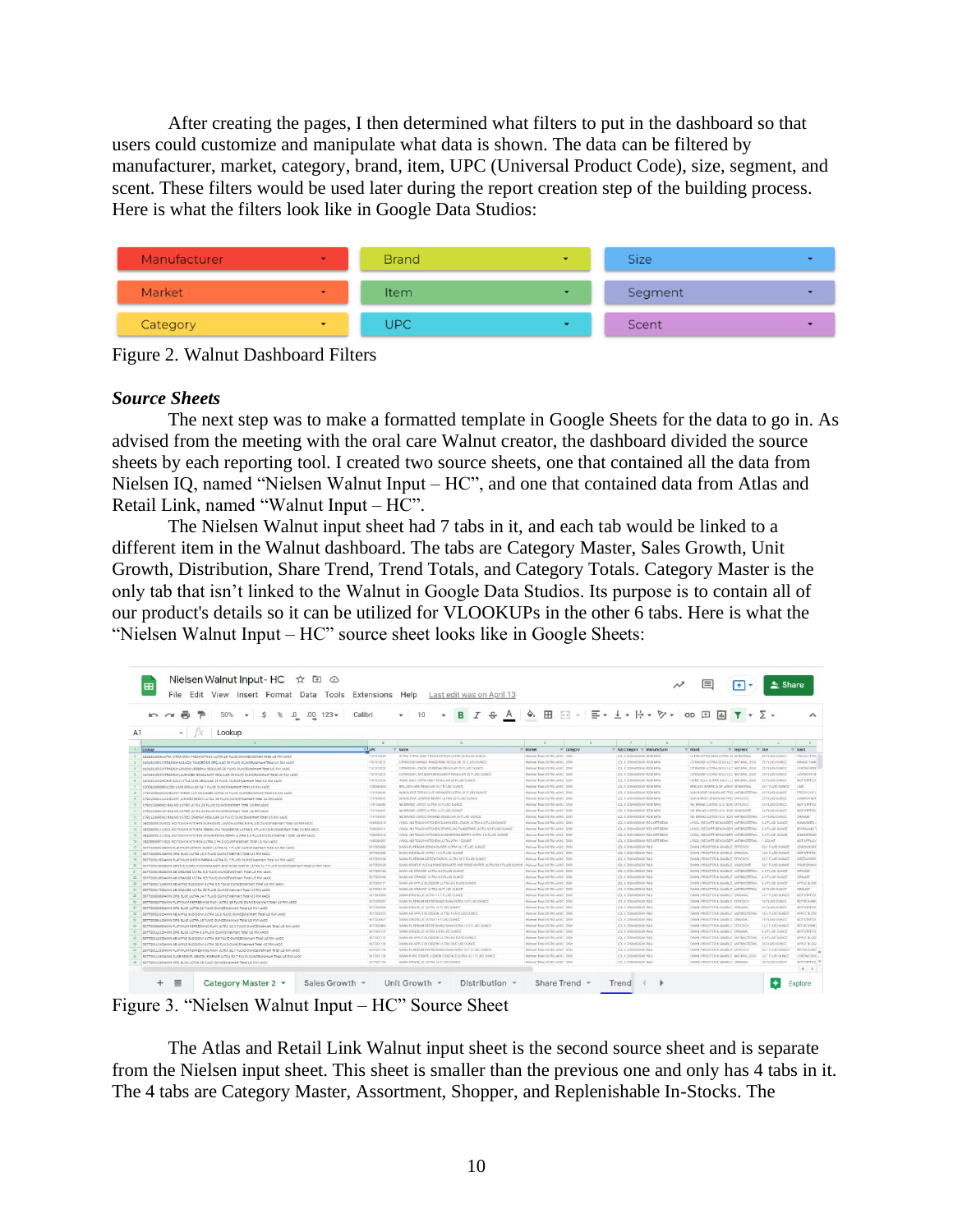Category Master in this Google Sheet contains the exact same information as the Category Master of the Nielsen Google Sheet. Here is what the "Walnut Input – HC" source sheet looks like in Google Sheets:

| % $.0$ $.00$ $123$ $\star$<br>Calibri<br>$\sim$ $\sim$<br>50%<br>S                                     | B<br>$\mathcal{I}$<br>10<br>÷.<br>$\mathcal{A}$                                                                                                         |                                                           |                      |                                                                           |                                   |                                                                                        |  |
|--------------------------------------------------------------------------------------------------------|---------------------------------------------------------------------------------------------------------------------------------------------------------|-----------------------------------------------------------|----------------------|---------------------------------------------------------------------------|-----------------------------------|----------------------------------------------------------------------------------------|--|
| $ \sqrt{X}$ Lookup                                                                                     |                                                                                                                                                         |                                                           |                      |                                                                           |                                   |                                                                                        |  |
| 14                                                                                                     | $\sim$<br>$\mathbb{R}^+$                                                                                                                                | <b>STATE</b>                                              |                      | $-31$                                                                     | The Control of the Control of the |                                                                                        |  |
| Lockup                                                                                                 | <b>Low</b><br><b>W Name</b><br><b>Windows</b><br>1931312020 ULTRA CITRA OESH FRESH CITRUS ULTRA 28 FLUID OUNCE                                          | Walmiers Tuser US RNI xADC                                | $-2624$              | V Category V Sub Category<br>LD, X DEVADUNPS/TMSPRAYS REMARKS             | # Manufacturer                    | w Brand<br>LLTRA CITRA-DIGH (CITRA-BOLV LLC)                                           |  |
| 1101312028ULTRA OTRA-OLSH FRESH CITRUS ULTRA 28 FLUID QUINCEVISIMENT TOTAL US RN 4AOC                  | 1911/1912 OTTAGGH WAGO TAGERINE REGULAR IN FLUO CONCE                                                                                                   | Wainset Total US RM +AOC                                  | Drill                | LD, X DO-MOS/WRSFMGPRAYS ROM MFG                                          |                                   | CITRADISH (CITRA-SOLV LLC)                                                             |  |
| 110131203107FADISH MANGO TANGERINE REGULAR 25 FLUID CUNCEWBIRGHT TOTAL US RM xADC                      | TRESTORE CITAMINING ANARES VERMISSING AN 26 FLUID CANCE                                                                                                 | Waiver Total US RM +AOC                                   | 12824                | LD, X DEHADS WPS/TAISPRAYS (REV MFG)                                      |                                   | CITRADIBI (CITRA-SOLV LLC)                                                             |  |
| 1101312032CITRADISH LEMON VERBENA REGULAR 25 FLUID CUNCEVABING/T TOTALUS RM XADC                       | TRITIGIO CITRADIA LAVOVOCA MOGAMO? REGULAR IN FLUD OUNCE                                                                                                | Wednesd Towe US RM wACK                                   | $-2004$              | LD, X DID-HUDS/WPS/FM/SPRAYS REM MFG.                                     |                                   | CITRADIDA (DITRA-SOLV LLC)                                                             |  |
| 1101312035CITRADISH LAVENCER BERGAMOT REGULAR 25 FLUID OUNCEWalmart Total US RM 1ACC                   | TRESTOESA HIGHE SOLV CITRA DIEH REGULAR 25 FLUID DUNCE                                                                                                  | Walmart Total US RM sACC                                  | <b>DOM</b>           | LD, A DENADS/WISFM SPRAYS REM MFG.                                        |                                   | HOME BOLY (OTTRA SOLV LLC)                                                             |  |
| 1101512034HOME SOLV CITRA DISH REQUILAR 25 FLUID DUNCEWAYNAY! TIRAI US RM NADC                         | 1203N-R000 (978) COS LIMIT RIDGULAR 24.7 FLUID CUNCE                                                                                                    |                                                           | CHEH                 | LDL X DEHADS/WRS/FM GPRAYS, ROM MFG.                                      |                                   | 142 AMORO AJ MORN, 30 ASSISTENCE ASSAULT                                               |  |
| 12003450006RLD2A UME REGULAR 24.7 FLUD OUNCEWAIMart Total US RM HADC                                   | 179110094) SUN BURST FRESH CUT ORANGES ULTRA 25 FLUID CANCE                                                                                             | Walmert Telei US RM sADC.                                 | CHEV                 | LD, X DISHADS/WRS/TM/SPRAYS, REM MFG.                                     |                                   |                                                                                        |  |
| 1791100000001N BURST FRESH CUT ORANGES ULTRA 25 FLUID OUNCEWAIHAH TOOA US RN KADC                      | 1701100041 SUN BURST JUNITER BERRY ULTRA 25 FLUID DUNCE                                                                                                 | Walmer Real US RM MOC.<br>Warrant Total US RM vACC        | CROS                 | LOL K DESIMOS/WRS/FM/SPRAYS INDULNED                                      |                                   | SUN BURST (SHOWLINE PRODUCTS)<br>SUN SURST (SYDHUNE PRODUCTS)                          |  |
| 17911000415JN BURST JUNIPER BERRY ULTRA 25 FLUID CONCEWAIHING TOtal US RM HADC                         | 1791124000 Tell ARANG LISTED ULTRA 24 FLUID DUNCE                                                                                                       | Warrant Teast US RM sAOC                                  | <b>COST</b>          | LD, A DISHADS/WPS/FM/SPRAYS (RDA MFG)                                     |                                   | NO BRAND LISTED ALS, SOAPS MANUFACTURING COMPANI DI                                    |  |
| 1791124090NO BRAND LISTED ULTRA 24 FLUID QUNCEVIWIMAN Total US RM NADC                                 | 1791124091 WO BRAND LISTED ULTRA 24 FLUID DUNCE                                                                                                         | Wallmart Toky US RN uACC                                  | DISH                 | LD, KOSHADSHPSFMSPRAYS RDM MTG.                                           |                                   | NO BRAND LISTED 416, SOAPS MANUFACTURING COMPANY IN                                    |  |
| 1791124091NO BRAND LISTED ULTRA 24 FLUID OUNCEVINIMIN'S Total US RM HADC                               |                                                                                                                                                         |                                                           | Code                 |                                                                           |                                   |                                                                                        |  |
| 1791124093NO BRAND LISTED DRANGE REGULAR 24 FLUID OUNCEWAIMAM Total US RM 440C                         | 1791124093 NO BRAND LISTED ORANGE REGILLAR 24 FLUID OUNCE<br>160000000 LYSOL NO TOUCH KITCHEN SUNNISSED LEMON ULTRA & E FLUID DUNCE                     | Weimer Tusal US RM LADC                                   | <b>Did</b> re        | LD, X DISHADS/WPS/TM/SPRAYS REM MTG<br>LOL KOD WESHPLEY GROUP RECKTT SEM  |                                   | 580 BRAND LISTED (U.S. SOAPS MANUFACTURING COMPANI A)<br>LYSOL (RECKITT BENCHARED AND) |  |
| 18000003001501 NO TOUCH KITCHEN SUNKISSED LEMON ULTRA & \$ FLUID OUNCEVINIMAN TIME US RKI KADE         |                                                                                                                                                         | Werner Total US RM AACC                                   | Code                 |                                                                           |                                   |                                                                                        |  |
| 1620000311U30LND TOUDI KITCHEN SRARELING TAKGERINE UCTRA B.S FLUID OUNCEVINIMIN'T Total US RN sADC     | INDIDIDIOS IN LINGUL NO TOUCH KITCHEN SPARKLING TANGERINE ULTRA ILS FLUID OUNCE<br>10000000 CYRS, NO TOUCH KITCHEN SHANETAKO BERBY LLTRA A E FLAD CUNCE | Warrant Total US RM AADC<br>Weimert Topic US RM AACC      | Called               | LD, KOSHADSIMPS/TMSPRAYS RECAITTIBENK<br>LO, KORANDAMPADANANYA DECATTRENA |                                   | LYSOL (RECKITT BENOKISER #42.)<br>LYSOL (BECASTT BENCHOSED HAT.)                       |  |
| 1620000312(r50), NO TOUCH KITCHEN SHIMANERING BERRY UCTRA B.S FLUID CUNCEVISITIES' TOtal US RM NADC    | 190000087 LYSOL NO TOUCH KITCHEN ULTRA 2 PK 1 COUNT                                                                                                     |                                                           | DOM                  | LD, X DEVADANPS/THSPRAYS RECHTTRENK                                       |                                   |                                                                                        |  |
| 15200850971/50L NO TOUCH KITCHEN ULTRA 2 PK 5 COUNTWallmart Total US RM NADC                           | 307720003 DAWN FLATINUM LEMON BURST JATRA 32.7 FLAD DUNCE                                                                                               | Westmart Tuxel US RM AACC.<br>Wallmart Tussi US PAT sACC. | $-$ Defect           | LD, a bis-outstrafts/hasPhort, P&S                                        |                                   | LYSOL (RECKITT BENOVSEER PAC.)<br>DAWN (PROCTER & GAMBLE COMPANY, THE)                 |  |
| SEITFASOORP DAWN PLATINUM LEMON BURST ULTRA 52.7 FLUID OUNCEVISING/T TOTALUS EM HADD                   | 3077200042 DAWN DRO BLUE ULTRA 15.4 FLUID OUNCE                                                                                                         | Westman's SAN Intelligencer                               | DOM:                 | LD, KOSHADSHIRSFMSFRAYS PAG                                               |                                   | DAWN (PROCTER & GAMELE COMPANY THE)                                                    |  |
| 3077200092DAWN ORG BLUE ULTRA 15.5 FLUID OUNCEWAIMAIT TOGII US RM KADC.                                | 3077200198 DAWN PLATINUM GREEN RAWWA ULTRA 32.7 FLUID OUNCE                                                                                             | Welcomed Town US RAY 44000                                | <b>Called</b>        | LOL X DEHADS/WRS/WASHING PAG                                              |                                   | DAWN (PROCTER & GAMELE COMPANY, THE).                                                  |  |
| 30772001380AWN FLATINUM GEEEN RANKIA ULTRA 32.7 FLUID OUNCEVISEMENT TOtal US RM 6AOC                   | SEFFICIONIO DAWN GENELE CLEAN POMOSTANATE AND ROSE WATER LLTRA SE-F PLUG OUNCE                                                                          | Warroot Tuest Ltd. RM sACKT                               | 1 Dates              | LTL X DEMARKAMENTARYS PAG                                                 |                                   | DAMI (FROCTER & GAMBLE COMPANY, THE)                                                   |  |
| 1077200160DAWN GENTLE CLEAN POMPOBANATE AND BOSE WATER LICERA 12.7 FLUID CUNCEWARING TING US BIA HACC. | 3077200168 DAINN AB ORANGE ULTRA B 9 FLUID DUNCE                                                                                                        | Walnut Tost US RM sADD                                    | $-0.014$             | LOL X DELIVERATION ENGINEERS PAG                                          |                                   | DAWN (FROCTER & GAMBLE COMPANY, THE)                                                   |  |
| 3077200165DAWN AB ORANGE ULTRA 6.5 PLUID DUNCEWAYNAYT TOtal US RM HADE                                 |                                                                                                                                                         |                                                           |                      |                                                                           |                                   |                                                                                        |  |
| 30772001690AWN AS ORANGE ULTRA 6.5 PLUID DUNCEWAIHAH TOGI US ENTIADE                                   | 307720239 DAWN AS DRANGE ULTRA ES FLUID OUNCE                                                                                                           | Wallmark Todal US RM AADC                                 | 7991<br><b>Cable</b> | LDL II DOI-MOS/WPS/FM/SPRAYS /NS                                          |                                   | DAWN (PROCTER & GAMBLE COMPANY, THE)                                                   |  |
| 3077200171DAWN AB APPLE BLOSSOM ULTRA 6.5 FLUID OUNCEWalmart Total US RM sADC                          | 307/2001/1 DAWN AB APPLE BLOSSOM ULTRA 6.6 FLUID OUNCE                                                                                                  | Wallmart Travel US RM AACC                                |                      | LO, KOSHADSWPSTMSPANT, P&G.                                               |                                   | DAMN (PROCTER & GAMELE COMPANY, THE)                                                   |  |
| 10772001780AWN AB ORANGE LLTDA 18 FLUID OLINOTWAIMAN THIAI US SAI NADO                                 | 3077200179 DAWN AB ORANGE ULTRA 38 FLUID OUNCE                                                                                                          | Warreart Toker US RM +ACC                                 | $-001$               | LD, X DID-MOS/MPS/TM SPRAYS / P&G                                         |                                   | DAWN (FROCTER & GAMILIC COMPANY, THE)                                                  |  |
| 30772002080AIAN ORG BLUE ULTRA 14.7 FLUID OUNCEWalment Total US RM KADC                                | REFTREERS CHAN ORG BLUE LATEA 14.7 FLUID CUNDE                                                                                                          | Welmerl Trac OR BM sACC.                                  | <b>COST</b>          | 10. KORACOVERSITENTE 265                                                  |                                   | DAWN (PROCTOR & GAMELY COMPANY THE)                                                    |  |
| 10773003070aWN BLATINUM SEFERINING BAIN LICERA 48 FLUID OUNCEWAIHHAM THIN US BAILLADD                  | SEZZEGET DAWN PLATINUM REPRESIVING RAIN ULTRA 14 FLUID DUNCE                                                                                            | Warner Toky US RM AADC                                    | DOM:                 | 10LI DSHADS WPS/THISPRIES PAG                                             |                                   | DAWN (PROCTER & GAMBLE COMPANY, THE)                                                   |  |
| 30772002080AWN ORG BLUE ULTRA 22 FLUID OUNCEWalment Total US RM KADC                                   | 3077200208 CAWN ORG BLUE ULTRA 22 FLUID OLNICE                                                                                                          | Walmert Total US RM AACC                                  | $-2024$              | LD, KOD WOOWPS FMSPRAYS P&G                                               |                                   | DAWN (PROCTER & GAMBLE COMPANY, THE)                                                   |  |
| 1077200233DAWN AB APPLE BLOESOM LICTRA 15.5 FLUID OUNCEWINIPHIP TORN US RM NAOC                        | 3077200233 DAINN AS APPLE BLOSSOM LETRA 15.5 FLUID DUNCE                                                                                                | Warroot Total US RM sACC                                  | CASH                 | LO: X DISHADSMOSCHISTORYS DAG                                             |                                   | DAMI (PROCTER & GAMBLE COMPANY, THE)                                                   |  |
| 307720084154WN 0RG RLUE ULTRA 13 FLUID OUNCEWalmert Total US RM x400                                   | 3077200841 DAWN ORG BLUC LETRA 15 FLMD OLINCE                                                                                                           | Walmart Total US RM sADC                                  | COSH                 | 10. X DOMES WPS/THSPRAYS PAG                                              |                                   | DAWN (PROCTER & GAMBLE COMPANY, THE)                                                   |  |
| 307720090004(AVA) PLATINUM REFRIEVANG RAIN LICERA 12-2 PLUID CUNCEVISIONES Thrail US RNF 440C          | 367200900 DAWN PLATINUM REFRESHING RAN ULTRA 12.2 FLUID DUNCE                                                                                           | Warrowt Tops US RM sADC                                   | 1200                 | 10: A DEHACS/APS/DASPBAYS, PAG                                            |                                   | DAWN (PROCTER & GAMBLE COMPANY, THE)                                                   |  |
| RETTZE117154WW ORS RIJK UZTRA A 5 FLUID OUNCRIVAIMMT TOTALUS RM valDC.                                 | 3077201131, DAWN ORG BLUE ULTRA & B FLUID OUNCE                                                                                                         | Welcher Total US RM LACC.                                 | Catal                | LD, KOS-WOLVAPS/TAISPRAYS P&S                                             |                                   | DAWN (PROCTER & GAMBLE COMPANY, THE)                                                   |  |
| 5077201133DAWN AB APPLE BLOSSOM ULTRA 6.5 FLUID OUNCEWalmart Total US RM sADD                          | 3077201133 DAINN AB APPLE BLOSSON LLTRA 6.5 FLLKD OLINCE                                                                                                | Warrent Total US RM AADC                                  | Cadilla              | LD, x bsvesvirshusters 140                                                |                                   | DAWN (PROCTER & GAMELE COMPANY, THE)                                                   |  |
| 5077201154DAWN AB APPLE BLOSSONI ULTRA 58 FLUID OUNCEWallmart Total US RM xAOC                         | 307201132 DAIN AB APPLE BLOSSOM LLTRA 36 FLLRS OUNCE                                                                                                    | Welches Total USS FOR AACOT                               | <b>Cabi</b>          | 12), X DEHADAVAPS/FMSPRAYS PAS                                            |                                   | DAWN (PROCTER & GAMELE COMPANY THE)                                                    |  |
| 3077201133DAWN PLATINUM REFRESHING RAIN ULTRA 32.7 FLUID OUNCEWalmart TIRSI US RM NADC                 | 307201116 DAWN FLATINUM REFRESHAN RAN ULTRA 32.7 FLIAD DUNCE                                                                                            | Waiver! Total US RM xAOC                                  | Drive                | LD, KOSHADSWPSFMSPRAYS P&S                                                |                                   | DAWN (PROCTER & GAMBLE COMPANY, THE)                                                   |  |
| 3077201138DAWN PURE ESSNTL LENION ESSENCE ULTRA 32.7 FLUID DUNCEWAIHIAH TOSI I US RM NADC              | 307201136 DAINY FURE ESSNTL LONDI ESSENCE ULTRA 22.7 FLUID OUNCE                                                                                        | Well-west Today Ltd. RNF uACC                             | <b>Cabu</b>          | LD, KOSHADSWRSFMSPRAYS PAG                                                |                                   | DAMK (FROCTER & DAMILE COMPANY, THE)                                                   |  |
| 50772011580AWN ORG BLUE ULTRA 58 FLUID CONCEWAIRING TOGALUS RM AACC                                    | 3077201188 DAINN ORG BLUE ULTRA 38 FLUID OUNCE                                                                                                          | Yourset Told US RM AACC                                   | <b>Cada</b>          | LD, X DD-HOSWPSFMSPAKY3 F&G                                               |                                   | DAWN (PROCTER & GAMILE COMPANY, THE)                                                   |  |

Figure 4. "Walnut Input – HC" Source Sheet

In addition to the Google Sheet source sheets, I utilized another Google Data Studio dashboard that I created as a linked source in the Walnut. The dashboard is called the BEATS dashboard and it details our product pricing across every retailer that carries Colgate-Palmolive and determines what percentage of other retailers' prices beat Walmart prices and how often. This is necessary because Walmart is a low-price guarantee retailer and requires us to monitor these numbers so that other retailers are not beating our prices. By linking the BEATS dashboard, I did not have to consider BEATS data when creating the source sheets. Here is what the BEATS dashboard looks like in Google Data Studios:



Figure 5. BEATS dashboard in Google Data Studios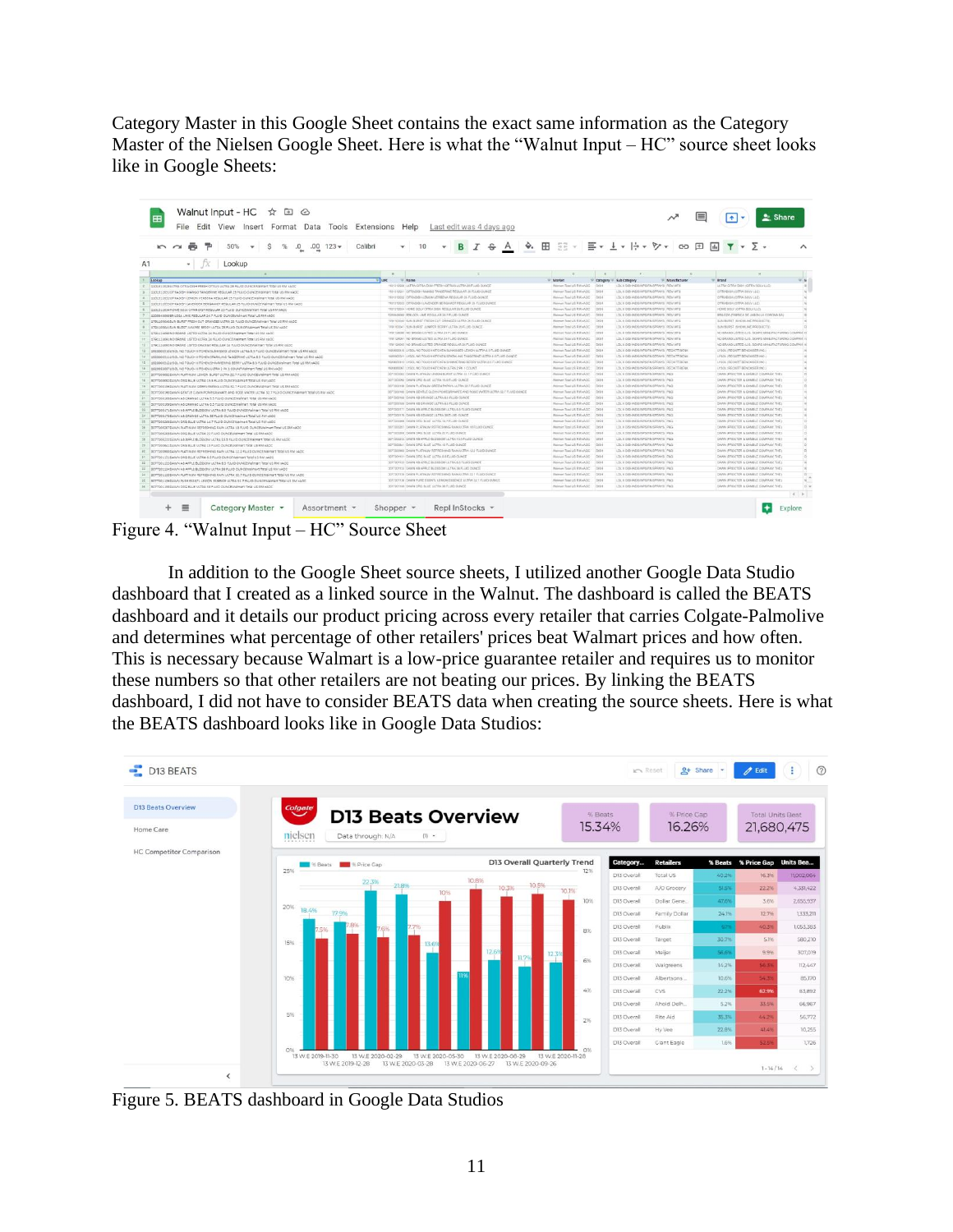The features page is another page that does not require a source sheet or data. Since that page is utilized as a calendar and is housed in Google Slides, I linked the slides where we keep those details to the dashboard. When the slides are updated with new features, the page in Google Data Studios displays the same information. Here is what the features page looks like in Google Data Studios:



Figure 6. Features Page in Google Slides

## *Report Creation*

After creating the dashboard infrastructure, it was time to start the process of collecting data to fuel visual aids. This process, along with the creation of the source sheets, took 2 weeks. Before this could happen, however, the reports had to produce an output that pulled the necessary data. This was a trial and error process that required multiple attempts to get the desired format.

I created two reports in Nielsen IQ and scheduled them to run monthly on the days that Nielsen conducted data updates. The first report was the Category Master and the second contained data for sales growth, unit growth, distribution, and share trend. In Retail Link I created one report and scheduled it to run daily. This report pulled daily replenishable in-stock percentages for all items. The report was created in Atlas to pull shopper insight metrics and scheduled it to run weekly. By creating and scheduling reports, the process became further automated and simplified the maintenance of the project by updating the source sheets when new data was sent.

## *Problems*

Similarly, to the creator of the oral care Walnut, the biggest challenge occurred during the linking process. Once the dashboard was created, the source sheets set up, and the data pulled,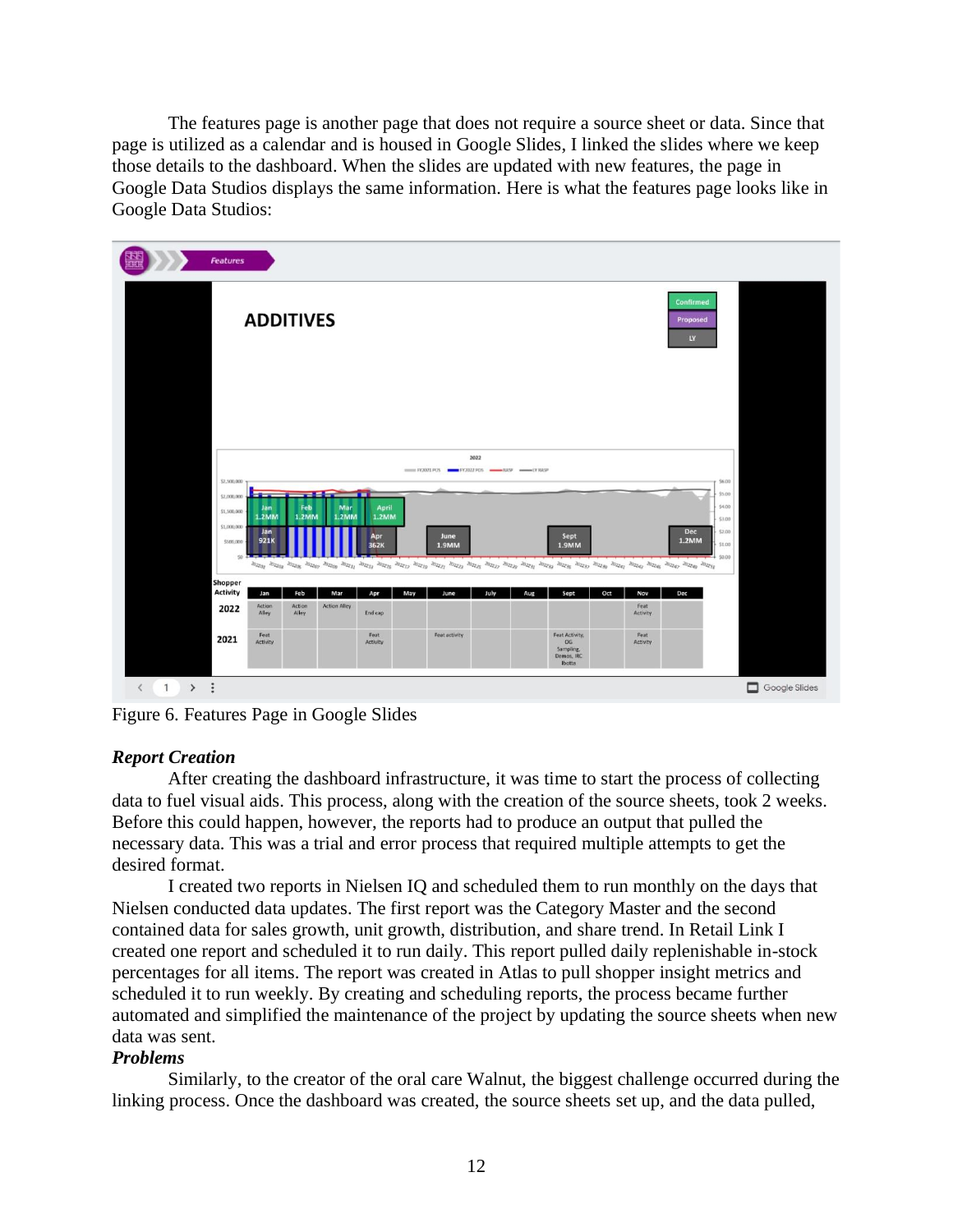the only thing left to do was to link the source sheets to the dashboard. The process required precision, so it was difficult to achieve on the first try. In order to link them I had to go into each sheet visual and link them to their specific data set. If something was off with either the source sheet or the visual in the dashboard it would display an error and the process would not complete. From there it was a matter of validating both the dashboard and source sheet components and ensuring no piece is incorrect. One way to avoid this problem is to have been more detail-oriented during the building process. If I had spent more time getting to know how Walnut works or reviewed how to properly link sources, I would have been better equipped to complete the task, save time in the final steps, and run into fewer errors.

## **Implementation and Results**

Upon completion of this project, the Walnut dashboard had to be integrated into the home care department's daily operations. I set up a meeting with the home care department with the purpose of teaching them the dashboard functions and distributing it for them to use. In the meeting, I went through each page in the dashboard and described their functions and answered questions along the way. I informed the team of the dashboard timeline and told them when the data would be updated with new information. The home care team understood that the dashboard is very flexible and that they could request new components and modifications if they noticed anything after using it for some time. After the meeting, the team had a full understanding of Walnut's capabilities and how to make it work for them. Here is what the completed dashboard looks like in Google Data Studios:

|                                |                | Manufacturer   |            | ٠            | Brand                                                   |                      | ÷              | <b>Size</b>  |                    | Week 12 - 04/19/22 | Rena                           |
|--------------------------------|----------------|----------------|------------|--------------|---------------------------------------------------------|----------------------|----------------|--------------|--------------------|--------------------|--------------------------------|
| Walnut                         |                | Market         |            | $\sim$       | Item                                                    |                      | ÷.             | Segment      | ÷.                 | Nielsen Update-    |                                |
| "Category Story in a nutshell" |                | Category: DISH |            | $(1)$ +      | UPC                                                     |                      | ×              | Scent        | ٠                  | 04/07/22           |                                |
|                                | Scorecard      |                |            |              |                                                         |                      |                |              |                    |                    |                                |
|                                |                | <b>Sales</b>   |            |              |                                                         |                      |                |              | <b>Share Trend</b> |                    |                                |
| Market                         | <b>YTD LY</b>  | SOM LY         | YTD TY     | SOM TY       | % YTD Chg                                               | <b>C<sub>2</sub></b> |                |              | % L13 Wks          |                    | $%$ LW                         |
| Walmart Total US TA            | 133.5M         | 29.1%          | 139.5M     | 29.3%        | 4.5%                                                    | 25%                  | <b>W</b> % YTD | % L26 Wks    |                    | $\sqrt{96}$ L4 Wks | NielsenIO                      |
| Walmart Total US RM            | 324.5M         | 70.9%          | 337.1M     | 70.7%        | 3.9%                                                    |                      |                |              |                    |                    |                                |
|                                |                |                |            |              |                                                         | 20%                  | 217%           | 21.7%        | 2195<br>20.5%      | 20.5%              | <b>20.6%</b><br>203            |
|                                |                |                |            |              |                                                         |                      |                |              |                    |                    |                                |
|                                |                |                |            |              |                                                         | 15%                  |                |              |                    |                    |                                |
| C <sub>2</sub>                 | <b>YTD LY</b>  | <b>SOM LY</b>  | YTD TY     | SOM TY       | % YTD Chg                                               |                      |                |              |                    |                    |                                |
| Walmart Total US TA            | 29M            | 29.6%          | 28.6M      | 29.0%        | $-1.3\%$                                                | 10%                  |                |              |                    |                    |                                |
| Walmart Total US RM            | 69.TM          | 70.4%          | <b>70M</b> | 71.0%        | 1,4%                                                    |                      |                |              |                    |                    |                                |
|                                |                |                |            |              |                                                         | 5%                   |                |              |                    |                    |                                |
|                                |                |                |            |              |                                                         |                      |                |              |                    |                    |                                |
|                                |                |                |            |              | NielsenIQ                                               | $0% -$               |                | LY           |                    | TY                 |                                |
|                                |                |                |            |              | <b>Replenishable In-Stocks by Segment - Last 7 Days</b> |                      |                |              |                    |                    |                                |
|                                |                |                |            |              |                                                         |                      |                |              |                    |                    | Date / Average of Rep Instocks |
| <b>CP</b>                      | Size           | Apr 14, 2022   |            | Apr 15, 2022 |                                                         | Apr 16, 2022         |                | Apr 17, 2022 | Apr 18, 2022       | Apr 19, 2022       | Apr 20, 2022                   |
| ULTRA PALMOLIV                 | 20 FLUID OU    | 99.5           | 99.4       |              | 99.5                                                    |                      | 99.5           | 99.5         | 99.8               |                    | 99.8                           |
|                                | 32.5 FLUID O., | 99.2           | 99.31      |              | 99.3                                                    |                      | 99.31          | 99.4         | 99.4               |                    | 99.6                           |
| PALMOLIVE (COL.,               | 5 FLUID OUN    | 99.8           | 99.8       |              | 99.8                                                    |                      | 99.8           | 99.8         | 99.8               |                    | 99.8                           |
|                                | 20 FLUID OU    | 99.3           | 99.4       |              | 99.4                                                    |                      | 99.4           | 99.4         | 99.4               |                    | 99.6                           |

Figure 7. Walnut Dashboard Overview

Once the Walnut dashboard was utilized by the team, the only job remaining was to update the data daily and monthly. With the project finished, I continued to do these tasks and checked in with the team to see if they thought the dashboard was working properly. They gave feedback and the only modification request was to add a subcategory filter at the top of the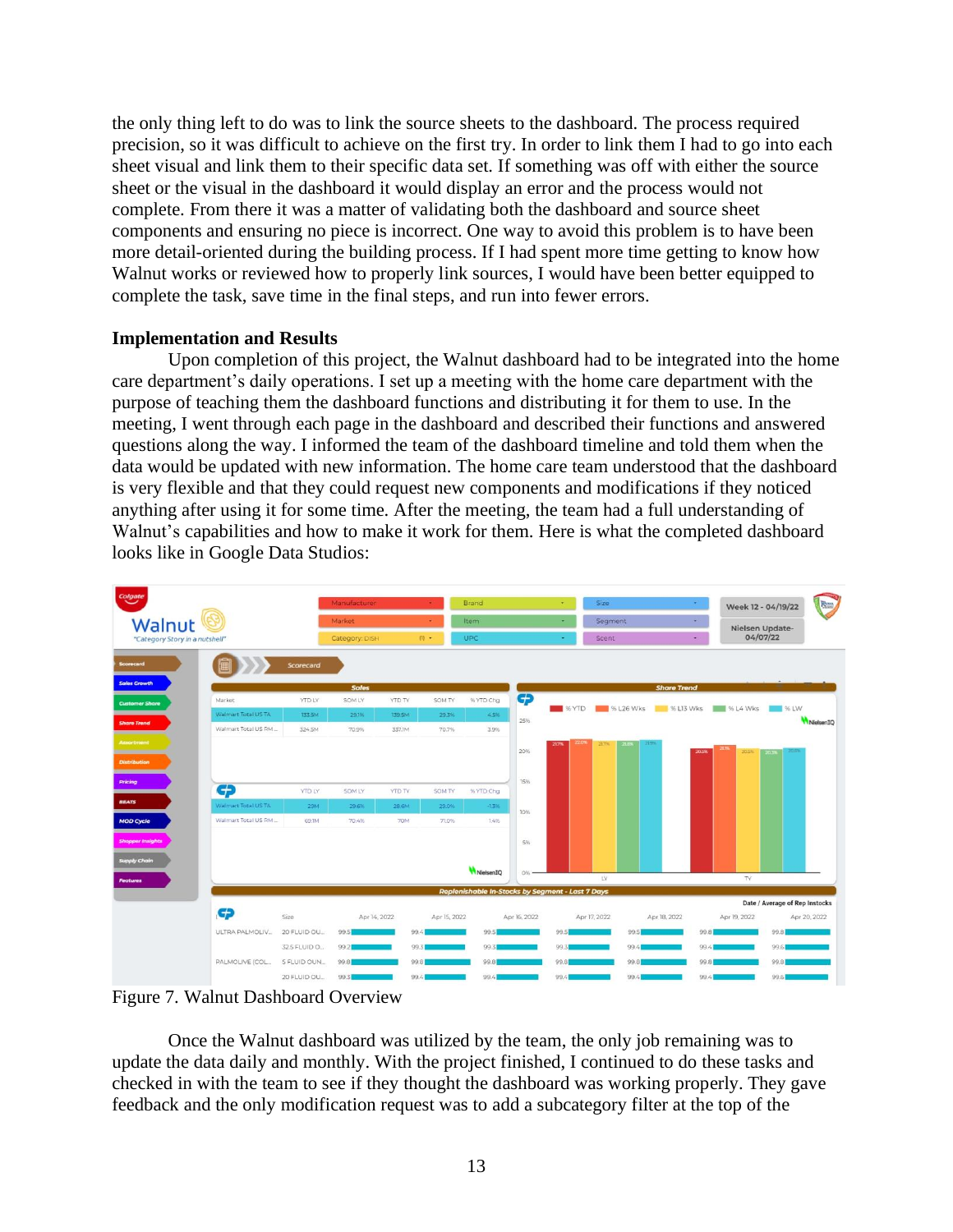dashboard so they could filter the data by this metric. The necessary changes were made by adding this metric to the source sheets, reports, and dashboard and then refreshing the dashboard.

To ensure the longevity of the project, I taught the home care analyst how to maintain the dashboard and shared the necessary reports with her. She understands how to modify and update the dashboard so it can be functional even after the internship ended in May. The home care team has been using the dashboard consistently and it has greatly reduced the amount of data the team has had to pull themselves. It has also cut down the amount of time spent switching between reporting tools.

## **Conclusion**

I began this project in November 2021, and it took around three months to build, perfect, and implement in the home care department. The project concluded at the end of March 2022 and has seen success since. The dashboard has been fully functioning for over one month now, and there has been a multitude of positive results from the project. The project has fulfilled the home care department's need for a more efficient way to gather, analyze, and visualize data.

To complete the project, I had to conduct research and plan, spend time building the components, and educate the team on its capabilities. This project taught me a lot about data analytics as well as the specifics surrounding our multiple reporting tools. I became well-versed in Google Data Studios and feel confident in my ability to replicate this dashboard or apply my newly acquired knowledge to other projects. I was able to sharpen my professional skillset and show initiative to make a difference in the team's workflow.

While at Colgate-Palmolive I completed countless projects, in addition to creating the Walnut dashboard in Google Data Studios, and learned communication skills, teamwork, problem-solving, critical thinking, and data analysis concepts. This project was a huge asset to the home care department and made a lasting impact through the creation of the Walnut in Google Data Studios.